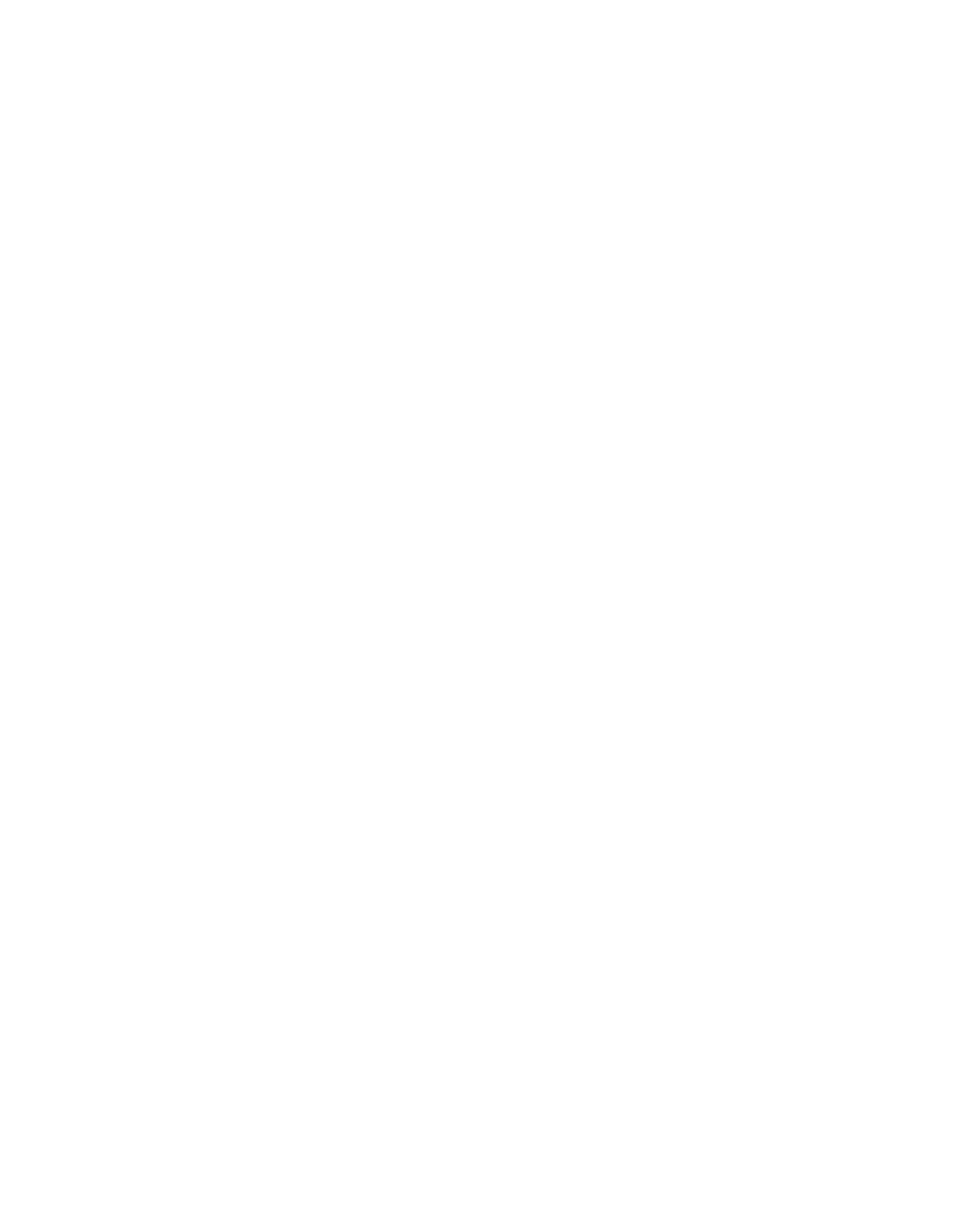## **TABLE OF CONTENTS**

#### **MODULE A**

| COURSE PURPOSE AND OBJECTIVES                    | 4  |
|--------------------------------------------------|----|
| <b>COURSE TOPICS</b>                             | 5  |
| CONTROLLED SUBSTANCES ACT SUMMARIES              | 6  |
| TEXAS SCHEDULE OF PENALTIES                      | 8  |
| BRIEF HISTORY OF DRUG USE/ABUSE                  | 11 |
| STAGES OF CHANGE                                 | 13 |
| HOMEWORK ASSIGNMENT- "TRY SOMETHING DIFFERENT"   | 14 |
|                                                  |    |
| <b>MODULE B</b>                                  |    |
| THE CHANGE RULER                                 | 15 |
| WHAT IS YOUR RISK?                               | 16 |
| PRE-CONTEMPLATION/CONTEMPLATION PREPARATION PLAN | 17 |
|                                                  |    |
| <b>MODULE C</b>                                  |    |

#### "ACTION" ASSIGNMENT 18

#### **MODULE D**

| DRUG REPLACEMENTS         | 19 |
|---------------------------|----|
| <b>BEHAVIOR INVENTORY</b> | 20 |

#### **MODULE E**

| <b>FIVE VALUES EXERCISE</b>        | 21  |
|------------------------------------|-----|
| WARNING SIGNS OF RELAPSE           | 22. |
| THE EIGHT STEPS OF ACTION PLANNING | 23. |
| <b>SALLY ROGERS</b>                | 24  |
| SAMPLE ACTION PLAN - SALLY ROGERS  | 25  |
| MY PERSONAL ACTION PLAN            | 26. |
|                                    |     |

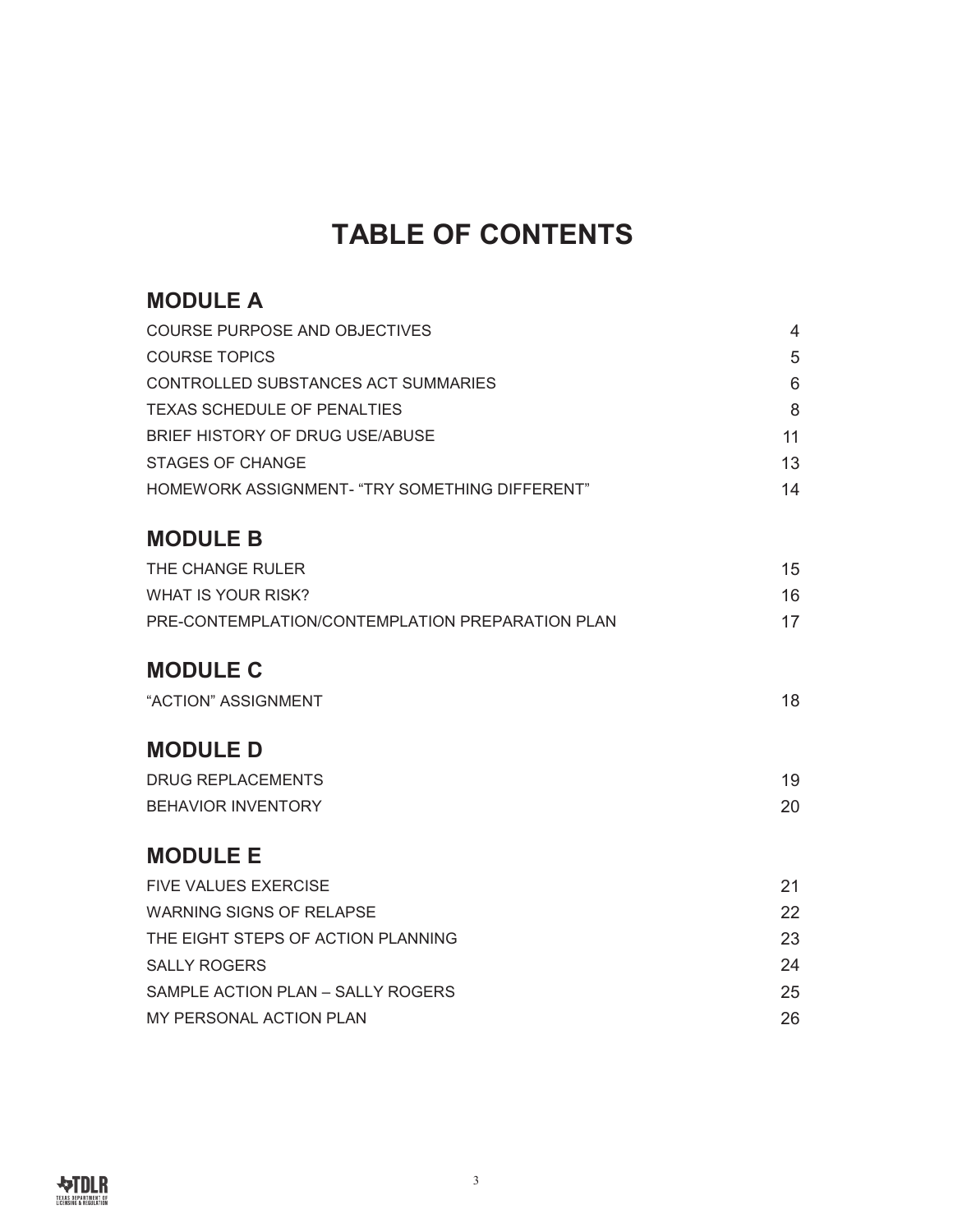# *COURSE PURPOSE*

<span id="page-3-0"></span>

*To educate participants on the dangers of drug use, abuse and the process of behavior changes.*

# *COURSE OBJECTIVES*



**To gain information on the effects of use, abuse and on personal, family, social, economic, and community life.**



**To identify patterns of drug use/abuse.**



**To develop a plan for positive lifestyle changes.**

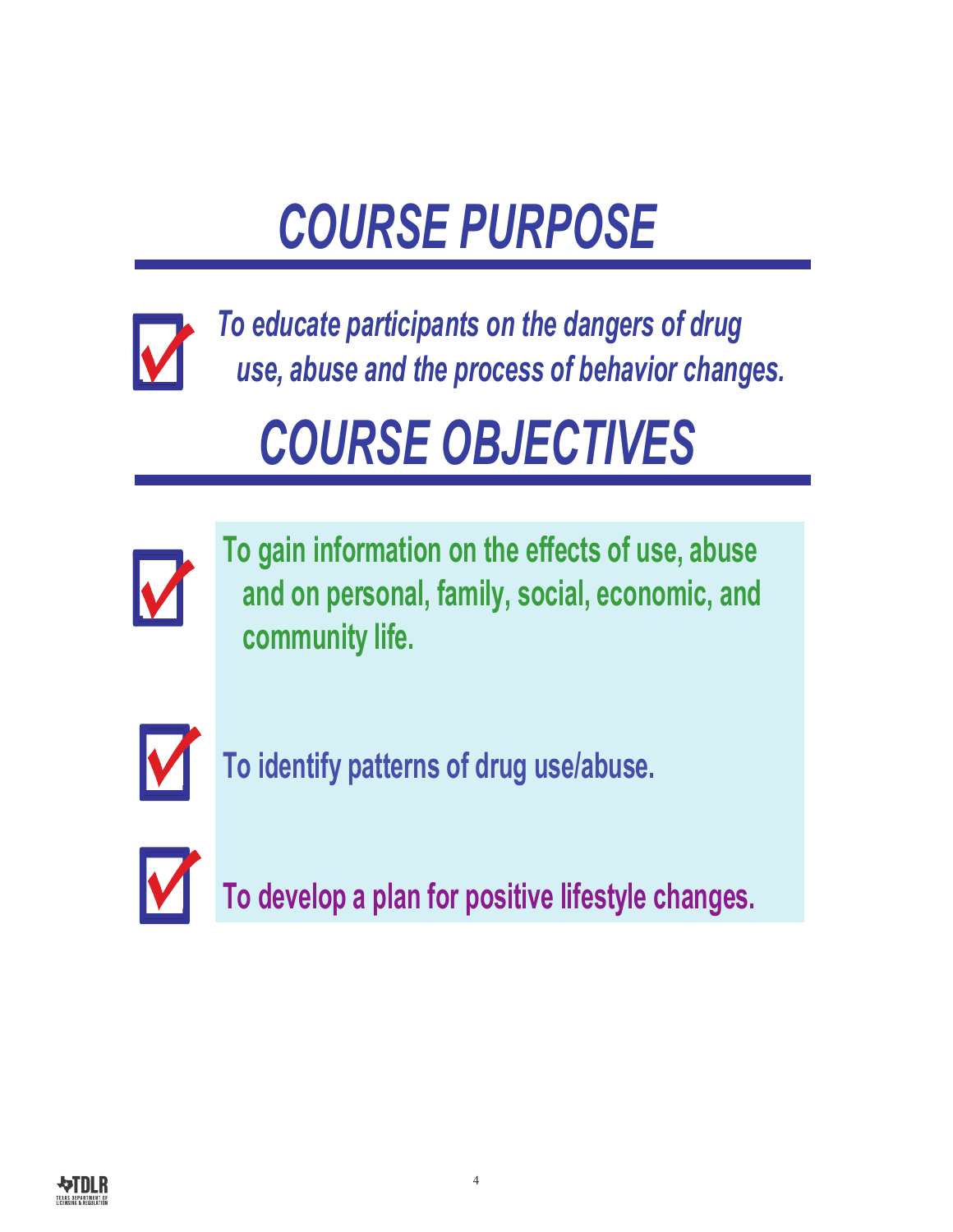# *COURSE TOPICS*

- <span id="page-4-0"></span>**A. Overview and Introduction**
- **B. Drugs and the Body**
- **C. Abuse and Addiction**
- **D. Society and Drugs**
- **E. Change**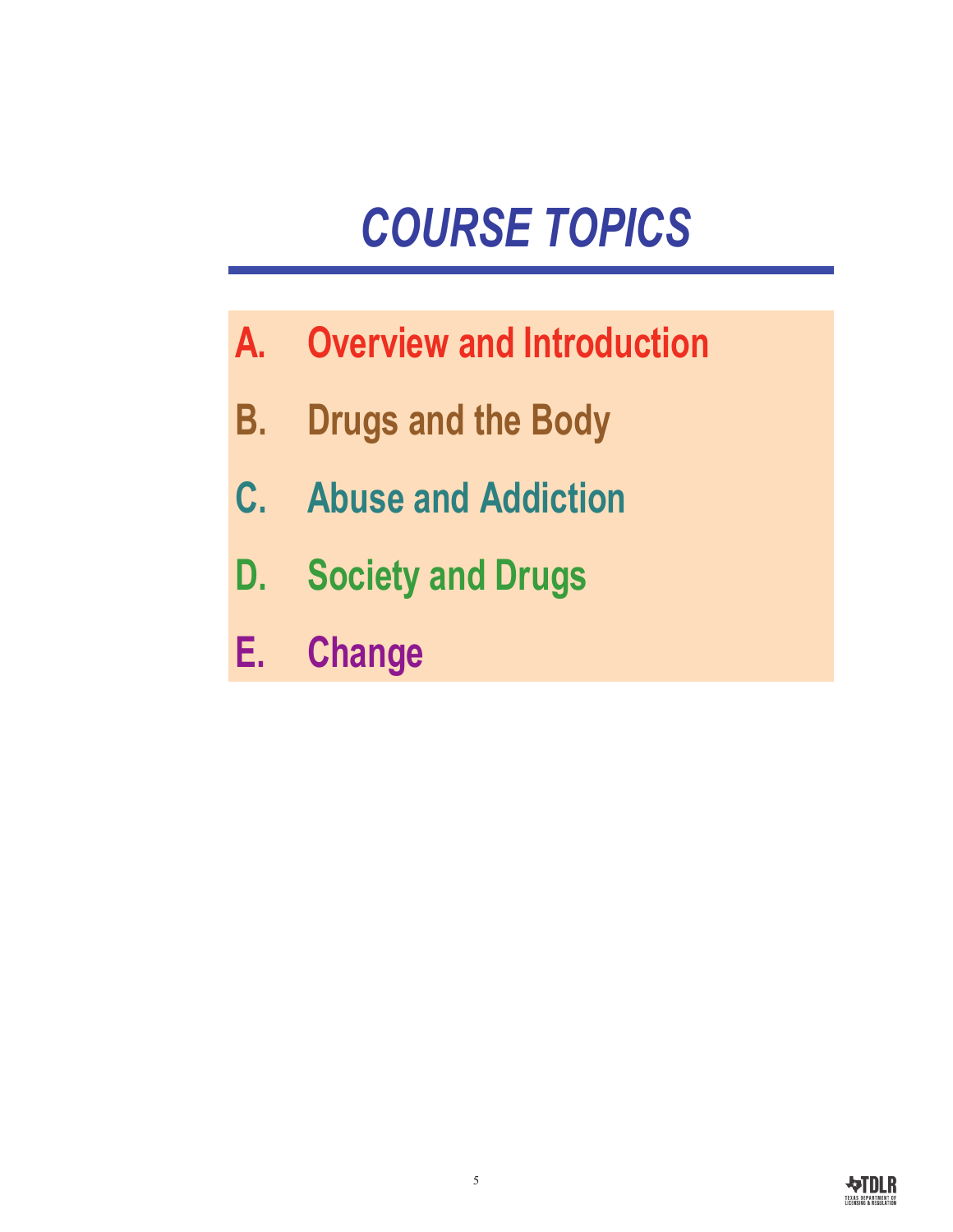## <span id="page-5-0"></span>**CONTROLLED SUBSTANCES ACT SUMMARIES**

| <b>SCHEDULE</b>                       | <b>DRUG NAME</b>                            | PENALTY GROUP             | <b>STREET NAME</b>             |
|---------------------------------------|---------------------------------------------|---------------------------|--------------------------------|
| $\mathbf{  }$                         | Amphetamine                                 | $\overline{2}$            | Bennies, uppers                |
|                                       | 3,4-methylenedioxy amphetamine              | 2                         | <b>MDA</b>                     |
|                                       | 5-methoxy-3,4-methylenedioxy amphetamine    | $\overline{c}$            | <b>MMDA</b>                    |
|                                       | 3,4,5-Trimethoxy amphetamine                | 2                         | TMA                            |
| $\begin{array}{c} \hline \end{array}$ | <b>Barbituric Acid Derivative</b>           | 3                         | Barbs, yellowjackets,          |
| IV                                    | Chloral hydrate                             | 3                         | Mickey Finn, Knockout drops    |
| IV                                    | Clostebol                                   | 3                         | Steroid                        |
| $\mathbf{H}$                          | Cocaine                                     | 1                         | Crack, snow, coke              |
| Ш                                     | Codeine                                     | 1                         | Schoolboy                      |
|                                       | Delta-1 cis or trans tetrahydrocannabinol   | $\overline{2}$            | <b>THC</b>                     |
|                                       | Delta-6 cis or trans tetrahydrocannabinol   | $\overline{2}$            | <b>THC</b>                     |
|                                       | Delta-3,4 cis or trans tetrahydrocannabinol | $\overline{2}$            | <b>THC</b>                     |
|                                       | Diethyltryptamine                           | $\overline{2}$            | <b>DET</b>                     |
| IV                                    | Dihydrochlormethytestosterone               | 3                         | Steroid                        |
|                                       | 4-methyl-2,5-dimethoxyamphetamine           | 2                         | STP, DOM                       |
|                                       | Dimethyltryptamine                          | $\overline{c}$            | DMT                            |
|                                       | Ethylamine Analog of Phencyclidine          | $\mathbf 2$               | <b>PCE</b>                     |
| IV                                    | Ethylestrenol                               | $\ensuremath{\mathsf{3}}$ | Steroid                        |
| IV                                    | Fencamfamin                                 | 3                         | Euvitol                        |
| $\mathbf{H}$                          | Fentanyl                                    | 1                         | China White                    |
| IV                                    | Fluoxymesterone                             | 3                         | Steroid                        |
|                                       | Gamma-hydroxybutyric acid                   | 1                         | <b>GHB</b>                     |
| ı                                     | Heroin                                      | 1                         | Horse, stuff, H, smack         |
| Ш                                     | Ketamine                                    | 1                         | Cat tranquilizer               |
| Ш                                     | Lysergic acid amide                         | 3                         | Lysergide                      |
|                                       | Lysergic acid diethylamide                  | 1                         | LSD, acid,                     |
|                                       | Marijuana                                   | 2                         | Grass, weed, pot<br>Steroid    |
| IV                                    | Mesterelone                                 | 3<br>1                    |                                |
| $\mathbf{  }$<br>$\mathbf{  }$        | Methadone<br>Methamphetamine                | 1                         | Dollies, dolls                 |
| IV                                    | Methandienone                               | 3                         | Speed, ice, crystal<br>Steroid |
| ı                                     | Methaqualone                                | 2                         | Ludes                          |
| IV                                    | Methenolone                                 | 3                         | Steroid                        |
|                                       | 4-Methoxyamphetamine                        | $\overline{2}$            | <b>PMA</b>                     |
| 1                                     | 5-methoxy-3,4-methylenedioxy amphetamine    | $\overline{2}$            | <b>MMDA</b>                    |
|                                       | 4-methyl-2,5-dimethoxy amphetamine          | $\overline{2}$            | STP, DDM                       |
|                                       | 3,4-methylenedioxy amphetamine              | $\overline{2}$            | <b>MDA</b>                     |
| I                                     | 3,4-methylenedioxy methamphetamine          | 2                         | MDMA, MDM, ecstasy             |
|                                       | 3,4-methylenedioxy N-ethylamphetamine       | $\overline{2}$            | N-ethyl MDA                    |
|                                       | 1-methyl-4-phenyl-1,2,5,6-tetrhydropyridine | $\overline{2}$            | <b>MPTP</b>                    |
|                                       | 1-methyl-4-phenyl-4-propionoxy-piperidine   | $\overline{2}$            | MPPP, PPMP                     |
| IV                                    | Methyltestosterone                          | 3                         | Steroid                        |
| $\mathop{\textstyle\prod}$            | Morphine                                    | 1                         | Hard stuff, monkey             |
|                                       | N-ethyl-3-piperidyl benzilate               | $\overline{2}$            | JB-318                         |
|                                       | N-hydroxy-3,4-methylenedioxy-amphetamine    | $\overline{2}$            | N-hydroxy, MDA                 |
|                                       | N-methyl-3-piperidyl benilate               | $\overline{2}$            | JB-3366,LBJ,DMZ                |
| IV                                    | Nandrolone                                  | 3                         | Steroid                        |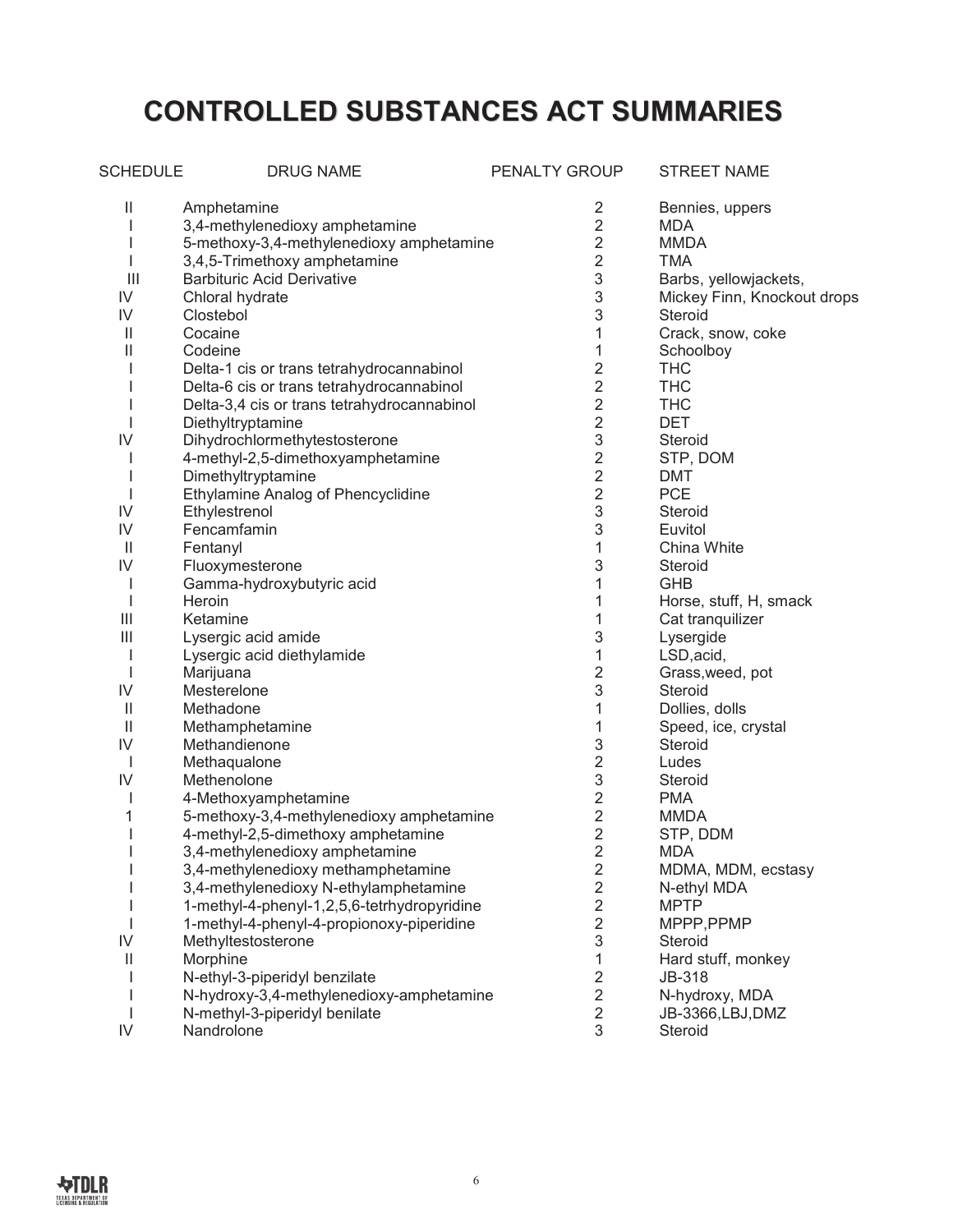| PENALTY GROUP | <b>STREET NAME</b>                                                                                              |
|---------------|-----------------------------------------------------------------------------------------------------------------|
| 3             | Steroid                                                                                                         |
| 3             | Steroid                                                                                                         |
| 3             | Steroid                                                                                                         |
| 3             | Steroid                                                                                                         |
| 3             | Mescal button                                                                                                   |
|               | PCP, Peace pill                                                                                                 |
| 2             | $P-2-P$                                                                                                         |
| 2             | <b>PCC</b>                                                                                                      |
| 2             | <b>Mushrooms</b>                                                                                                |
| 2             | PCPy, PHP                                                                                                       |
| 3             | Steroid                                                                                                         |
| $2-A$         | Spice, K-2                                                                                                      |
| 3             | Steroid                                                                                                         |
| 2             | TPCP,TCP                                                                                                        |
| 2             | TMA                                                                                                             |
|               | 1-piperidinocyclohexanecarbonitrile<br>Pyrrolidine Analog of Phencyclidine<br>Thiophene Analog of Phencyclidine |

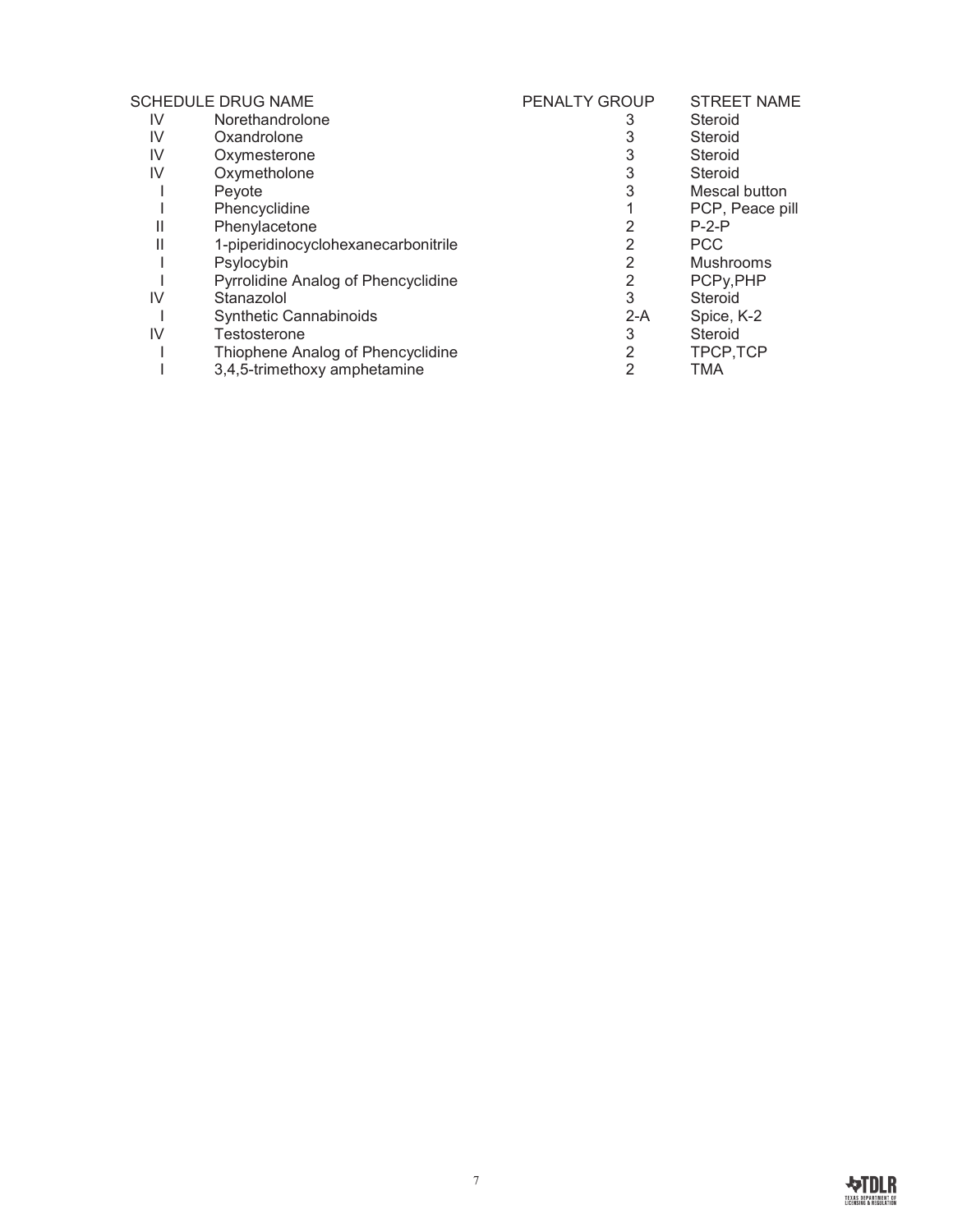#### **TEXAS SCHEDULE OF PENALTIES APPLICABLE TO CONTROLLED SUBSTANCES VIOLATIONS**

<span id="page-7-0"></span>

| <b>PENALTY AND PUNISHMENT RANGES</b> |                                                      |  |
|--------------------------------------|------------------------------------------------------|--|
| <b>FELONY 1</b>                      | 5-99 yrs. or life in TDCJ & \$10,000 max.            |  |
| <b>FELONY 2</b>                      | 2-20 yrs. in TDCJ & \$10,000 max.                    |  |
| <b>FELONY 3</b>                      | 2-10 yrs. in TDCJ & \$10,000 max.                    |  |
| <b>STATE JAIL FELONY</b>             | 180 days-2 yrs. in State Jail & \$10,000 max.        |  |
| <b>CLASS A MISDEMEANOR</b>           | up to one year in County Jail; up to \$4,000 or both |  |
| <b>CLASS B MISDEMEANOR</b>           | up to 180 days in County Jail; up to \$2,000 or both |  |
| <b>CLASS C MISDEMEANOR</b>           | fine up to $$500$                                    |  |

#### **PENALTY GROUPS FOR PARTICULAR OFFENSES**

| <b>PENALTY GROUP</b>            | <b>DELIVERY OR MANUFACTURE</b>      | <b>POSSESSION</b>              |
|---------------------------------|-------------------------------------|--------------------------------|
|                                 |                                     |                                |
| <b>PENALTY GROUP 1</b>          |                                     |                                |
| (Cocaine,                       |                                     |                                |
| <b>Methamphetamine)</b>         |                                     |                                |
| Less than 1 g.                  | State Jail Felony                   | State Jail Felony              |
| 1 g. but less than 4 g.         | Felony 2                            | Felony 3                       |
| 4 g. but less than 200 g.       | Felony 1                            | Felony 2                       |
| 200 g. but less than 400 g.     | 10-99 yrs. or life & \$100,000 max  | Felony 1                       |
| 400 g. or more.                 | 15-99 yrs. or life & \$250,000 max. | 10-99 yrs. or life & \$100,000 |
|                                 |                                     | max.                           |
| <b>PENALTY GROUP 1-A</b>        |                                     |                                |
| (LSD)                           |                                     |                                |
| Less than 20 "abuse units"      | State Jail Felony                   | State Jail Felony              |
| At least 20 but less than 80    | Felony 2                            | Felony 3                       |
| units                           |                                     |                                |
| At least 80 but less than 4,000 | Felony 1                            | Felony 2                       |
| units                           |                                     |                                |
| More than 4,000 units but less  | 15-99 yrs. Or life & \$250,000 max  | Felony 1                       |
| than 8,000 units                |                                     |                                |
| More than 8,000 units           | 15-99 yrs. Or life & \$250,000 max. | Felony 1                       |
|                                 |                                     |                                |
|                                 |                                     |                                |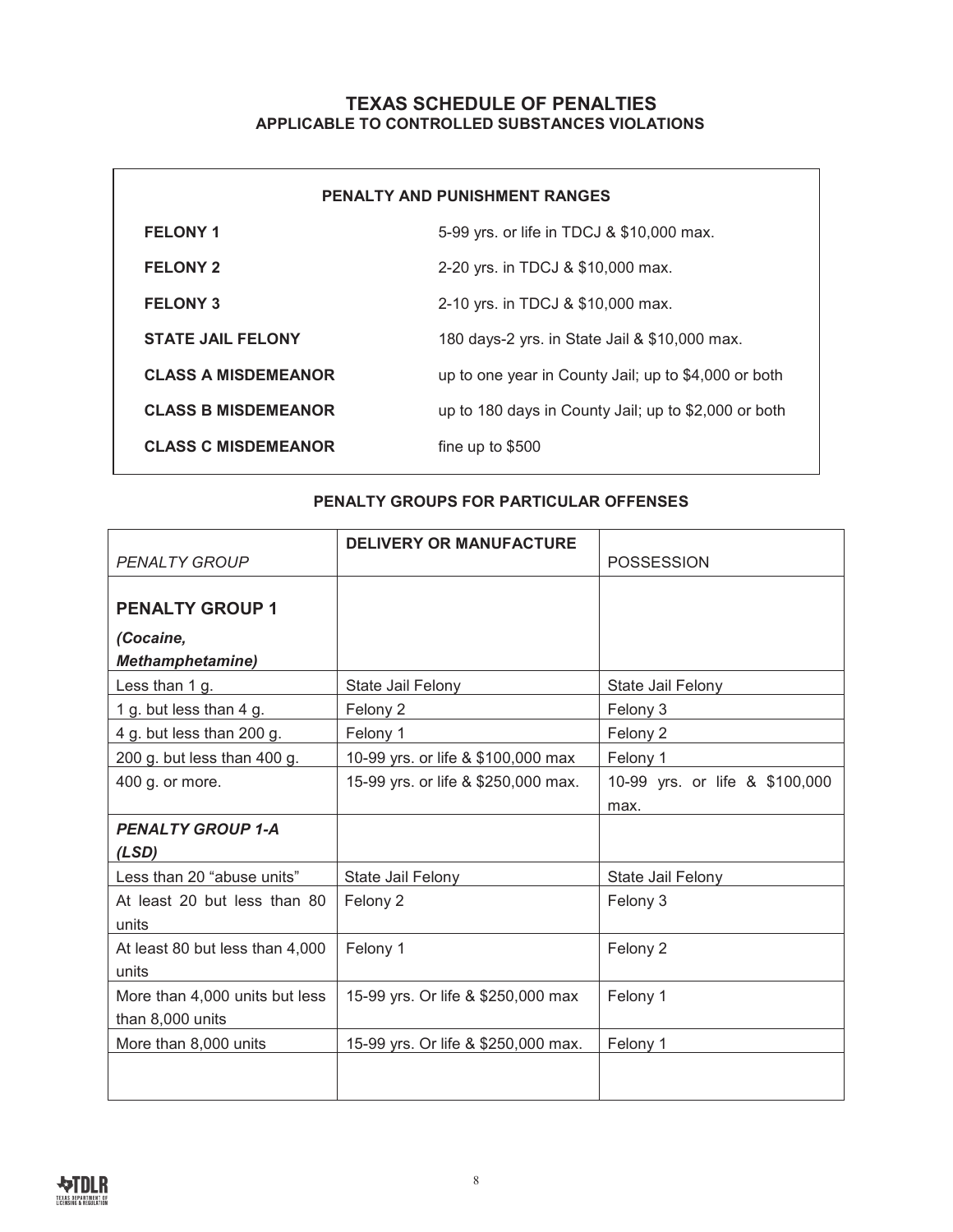|                                                  | <b>DELIVERY OR MANUFACTURE</b>      |                                       |
|--------------------------------------------------|-------------------------------------|---------------------------------------|
| <b>PENALTY GROUP</b>                             |                                     | <b>POSSESSION</b>                     |
| <b>PENALTY GROUP 2</b>                           |                                     |                                       |
| (Amphetamine)                                    |                                     |                                       |
| Less than 1 g.                                   | State Jail Felony                   | State Jail Felony                     |
| 1 g. but less than 4 g.                          | Felony 2                            | Felony 3                              |
| 4 g. but less than 400 g.                        | Felony 1                            | Felony 2                              |
| 400 g. or more                                   | 10-99 yrs. or life & \$100,000 max. | 5-99 years or life & \$50,000<br>max. |
| <b>PENALTY</b><br><b>GROUP</b><br>3              |                                     |                                       |
| (Diazepam)                                       |                                     |                                       |
| Less than 28 g.                                  | State Jail Felony                   | Class A Misdemeanor                   |
| 28 g. but less than 200 g.                       | Felony 2                            | Felony 3                              |
| 200 g. but less than 400 g                       | Felony 1                            | Felony 2                              |
| 400 g. or more                                   | 10-99 yrs. or life & \$100,000 max. | 5-99 yrs. or life & \$50,000 max.     |
| <b>GROUP</b><br><b>PENALTY</b><br>4              |                                     |                                       |
| (Codeine)                                        |                                     |                                       |
| Less than 28 g.                                  | State Jail Felony                   | <b>Class B Misdemeanor</b>            |
| 28 g. but less than 200 g.                       | Felony 2                            | Felony 3                              |
| 200 g. but less than 400 g                       | Felony 1                            | Felony 2                              |
| 400 g. or more                                   | 10-99 yrs. or life & \$100,000 max. | 5-99 yrs. or life & \$50,000 max.     |
|                                                  |                                     |                                       |
| <b>MARIJUANA or SYNTHETIC</b>                    |                                     |                                       |
| <b>CANNABINOIDS</b><br>οf<br>as                  |                                     |                                       |
| 9/2011                                           |                                     |                                       |
| 1/4<br>OZ.<br>less<br>(no<br>or<br>remuneration) | Class B Misdemeanor                 |                                       |
| 1/4<br>OZ.<br>less<br>(with<br>or                | <b>Class A Misdemeanor</b>          |                                       |
| remuneration)                                    |                                     |                                       |
| 5 lbs. or less but more than                     | State Jail Felony                   |                                       |
| $1/4$ oz.                                        |                                     |                                       |
| 50 lbs. or less but more than 5                  | Felony 2                            |                                       |
| lbs.                                             |                                     |                                       |
| 2,000 lbs. or less but more                      | Felony 1                            |                                       |
| than 50 lbs.                                     |                                     |                                       |
| More than 2,000 lbs.                             | 10-99 yrs. or life & \$100,000 max. |                                       |
| 2 oz. or less                                    |                                     | <b>Class B Misdemeanor</b>            |
| 4 oz. or less but more than 2                    |                                     | Class A Misdemeanor                   |
| OZ.                                              |                                     |                                       |
| 5 lbs. or less but more than 4                   |                                     | State Jail Felony                     |
| OZ.                                              |                                     |                                       |
| 50 lbs. or less but more than 5                  |                                     | Felony 3                              |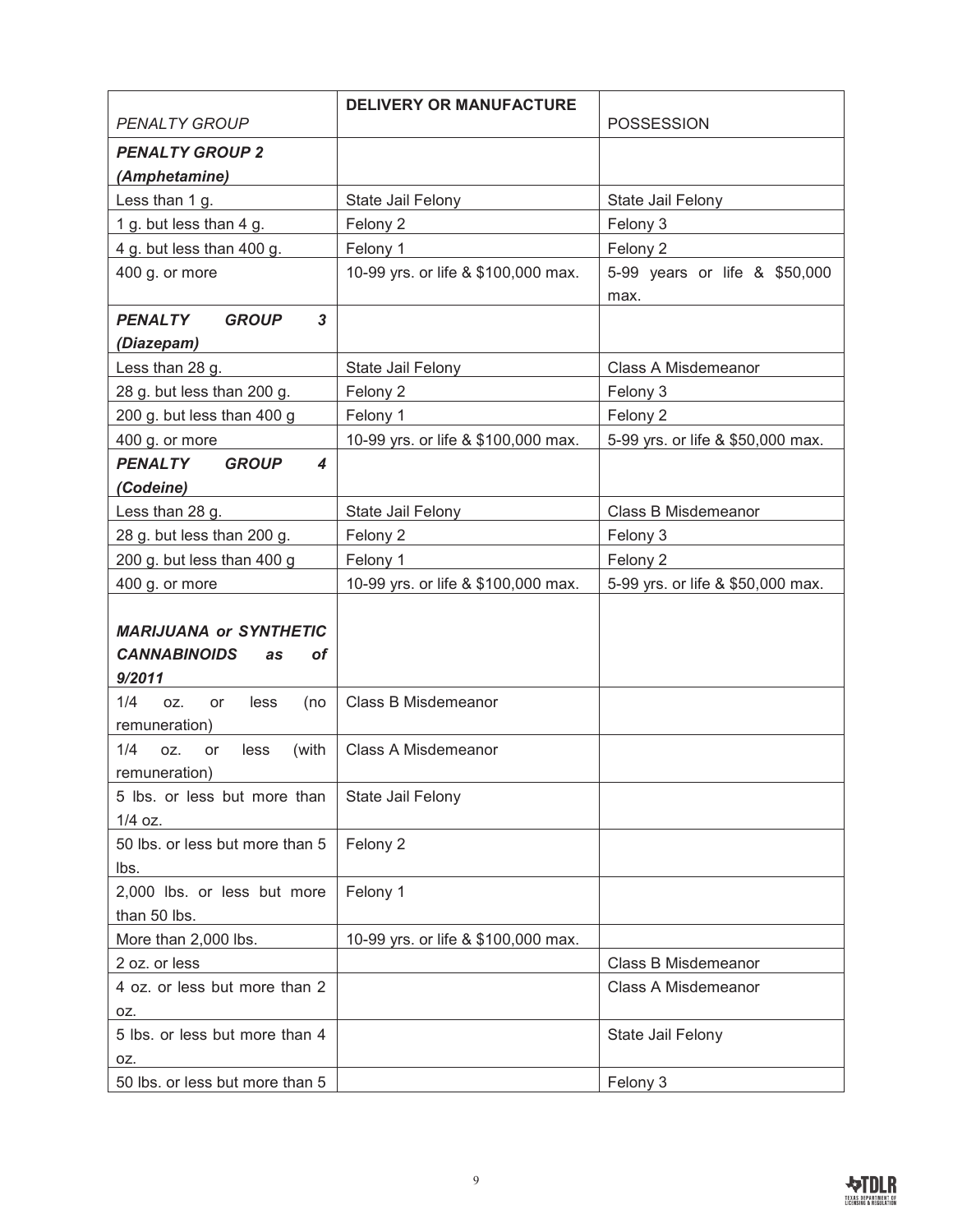|                             | <b>DELIVERY OR MANUFACTURE</b> |                                   |
|-----------------------------|--------------------------------|-----------------------------------|
| <b>PENALTY GROUP</b>        |                                | <b>POSSESSION</b>                 |
| lbs                         |                                |                                   |
| 2,000 lbs. Or less but more |                                | Felony 2                          |
| than 50 lbs.                |                                |                                   |
| More than 2,000 lbs.        |                                | 5-99 yrs. or life & \$50,000 max. |
|                             |                                |                                   |
| <b>MARIJUANA</b><br>or      |                                |                                   |
| <b>CONTROLLED SUBSTANCE</b> |                                |                                   |
| Any amount delivered to a   | Felony 2                       |                                   |
| minor (17 years or under)   |                                |                                   |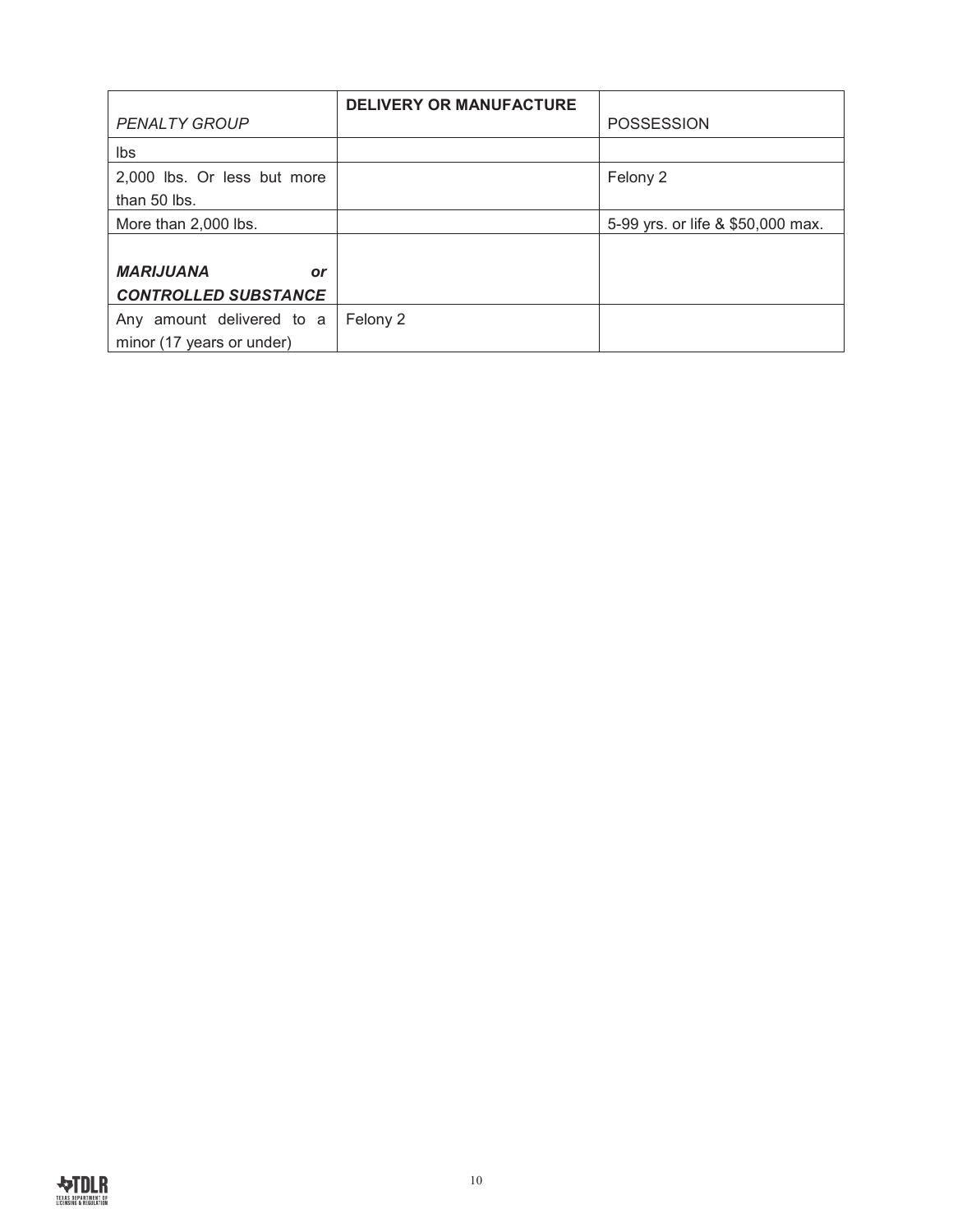#### **BRIEF HISTORY OF DRUG USE/ABUSE**

<span id="page-10-0"></span>**Instructions:** Place the correct word from the list below in the blank beside each question. Some words may be used more than once.

**ANCIENT TIMES MARIJUANA ALCOHOL COCAINE CRANK CRACK LSD VALIUM ICE DESIGNER DRUGS MORPHINE OPIUM AMPHETAMINES NARCOTICS HEROIN METHAMPHETAMINE** 

- 1. Drug use has been around since **Example 20** and the Drug use has been around since
- 2. In 1750, King George of England encouraged the planting of hemp, used to make rope, in America. Hemp was grown by George Washington. Our forefathers knew that hemp, which is  $\qquad \qquad$ , could also be smoked.
- 3. could be ordered from mail order catalogs and was thought to be non-addicting. It was marketed by Bayer and Company as a sedative for coughs and as a chest and lung medicine.
- 4. was used as a medicine and prescribed by doctors for nearly everything, including colds, arthritis, headaches and sinus problems. It was thought to increase intelligence and imagination. It was sold in pharmacies, grocery and general stores, and at traveling medicine shows.
- 5. addiction was called the "soldier's disease" during the Civil War.
- 6. were used by women to soothe their babies and to treat illnesses and diseases for which there were no known cures.
- 7. was used in many products, including Coca-Cola.
- 8. became popular with musicians, artists and actors in the 1920s and 30s.

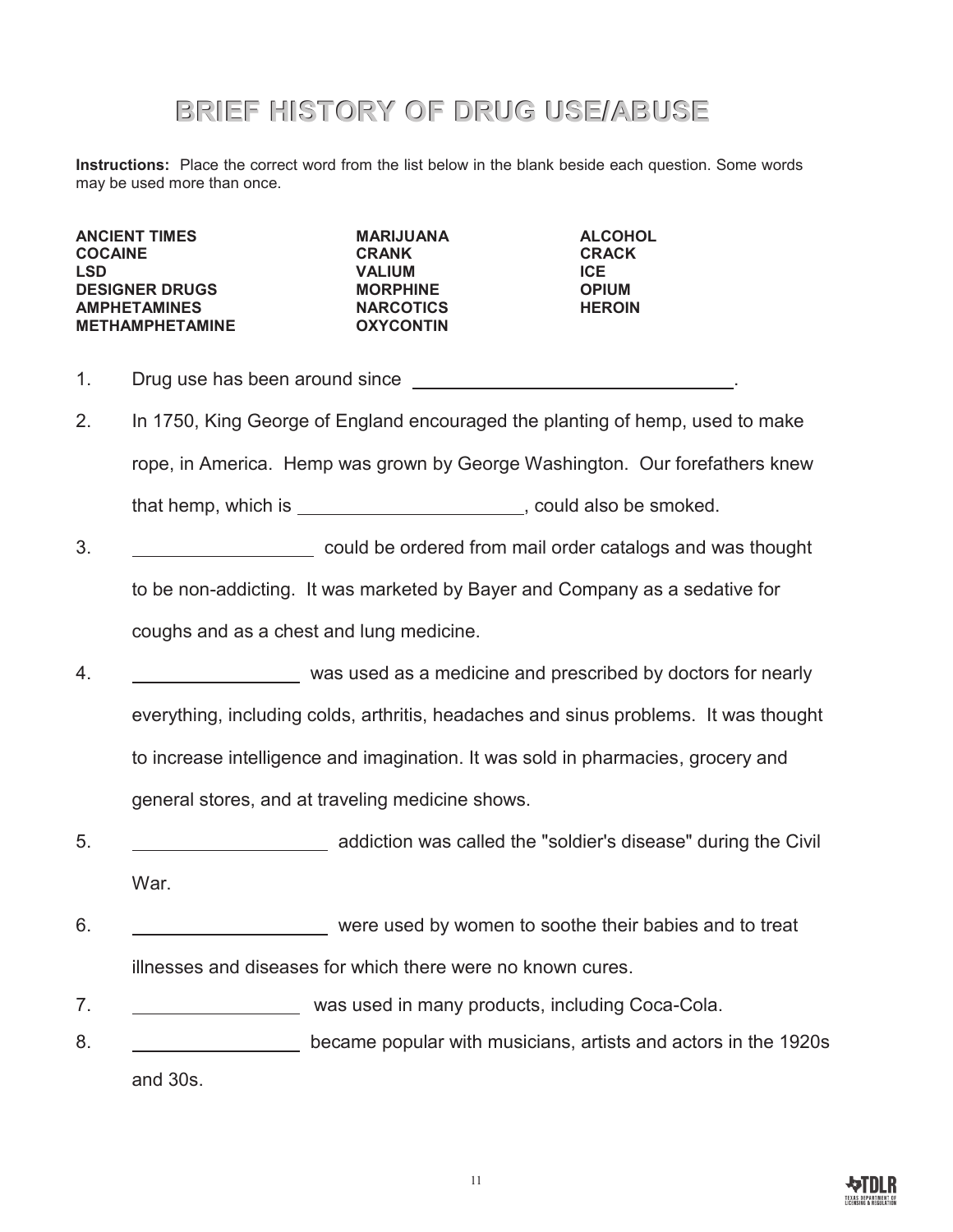- 9. were used in World War II to keep pilots alert on long flights.
- 10. **and became popular with young** and **contained and contained became popular with young** people in the 1960s.
- 11. again gained popularity during the mid-1970s. Because of its high cost, it became a status symbol.
- 12. There was a rise in use of tranquilizers during the 1970s, with

 becoming the most often prescribed of all prescription drugs.

- 13. **became popular in the mid-1980s.** This form of cocaine meant that the popular drug of the moment was available regardless of one's financial status.
- 14. **In the Ecstasy (MDMA, MDA)** began to appear in the 1980s. They were more powerful than natural drugs and could be produced in high volume at a relatively low cost. 15. remains the number one choice of drug. 16. \_\_\_\_\_\_\_\_\_\_\_\_\_\_\_\_\_\_\_\_\_\_ labs pose environmental and health risks.
- 
- 17. \_\_\_\_\_\_\_\_\_\_\_\_\_\_\_\_\_\_\_\_\_\_ is also known as "Hillbilly Heroin."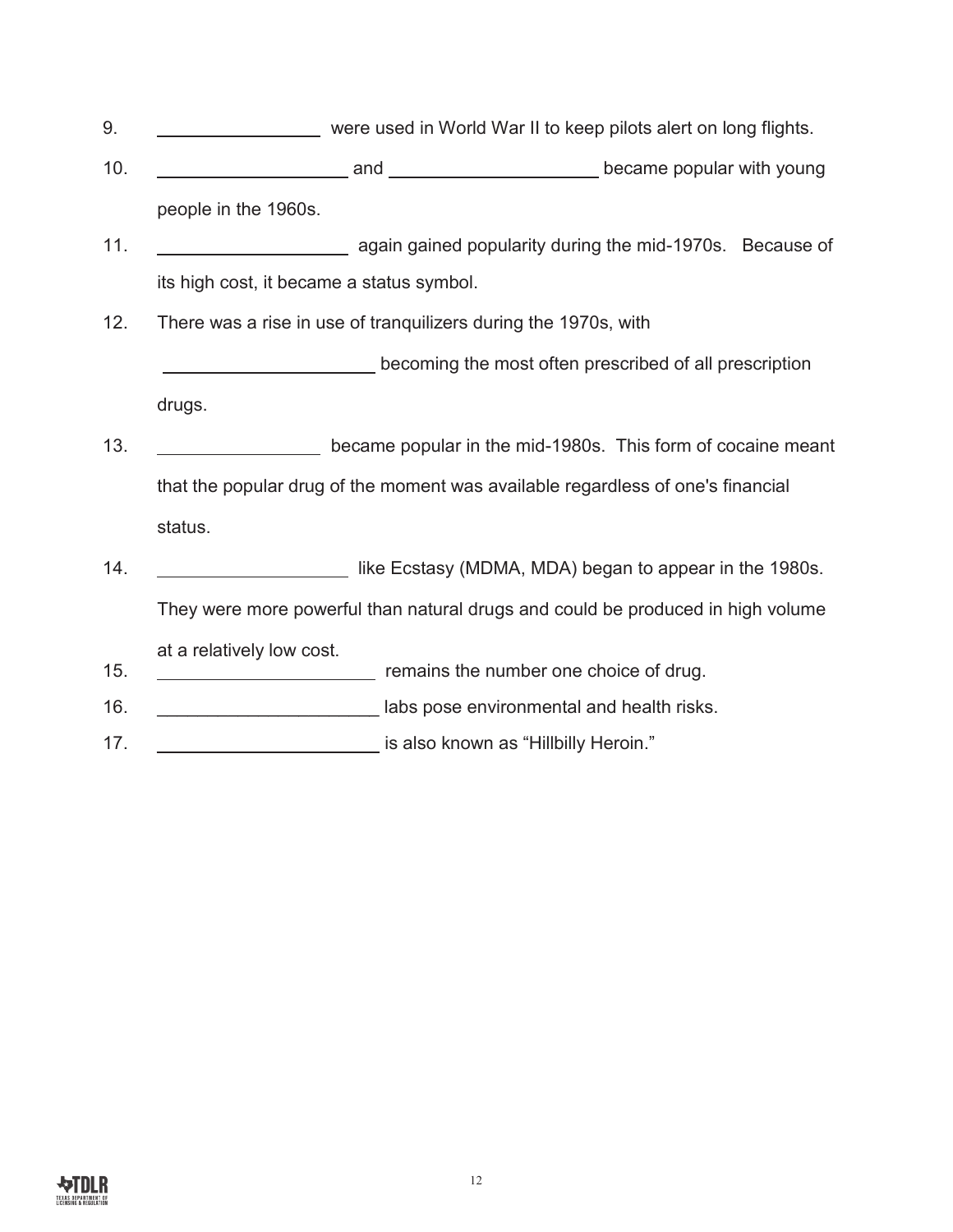## **STAGES OF CHANGE**

<span id="page-12-0"></span>

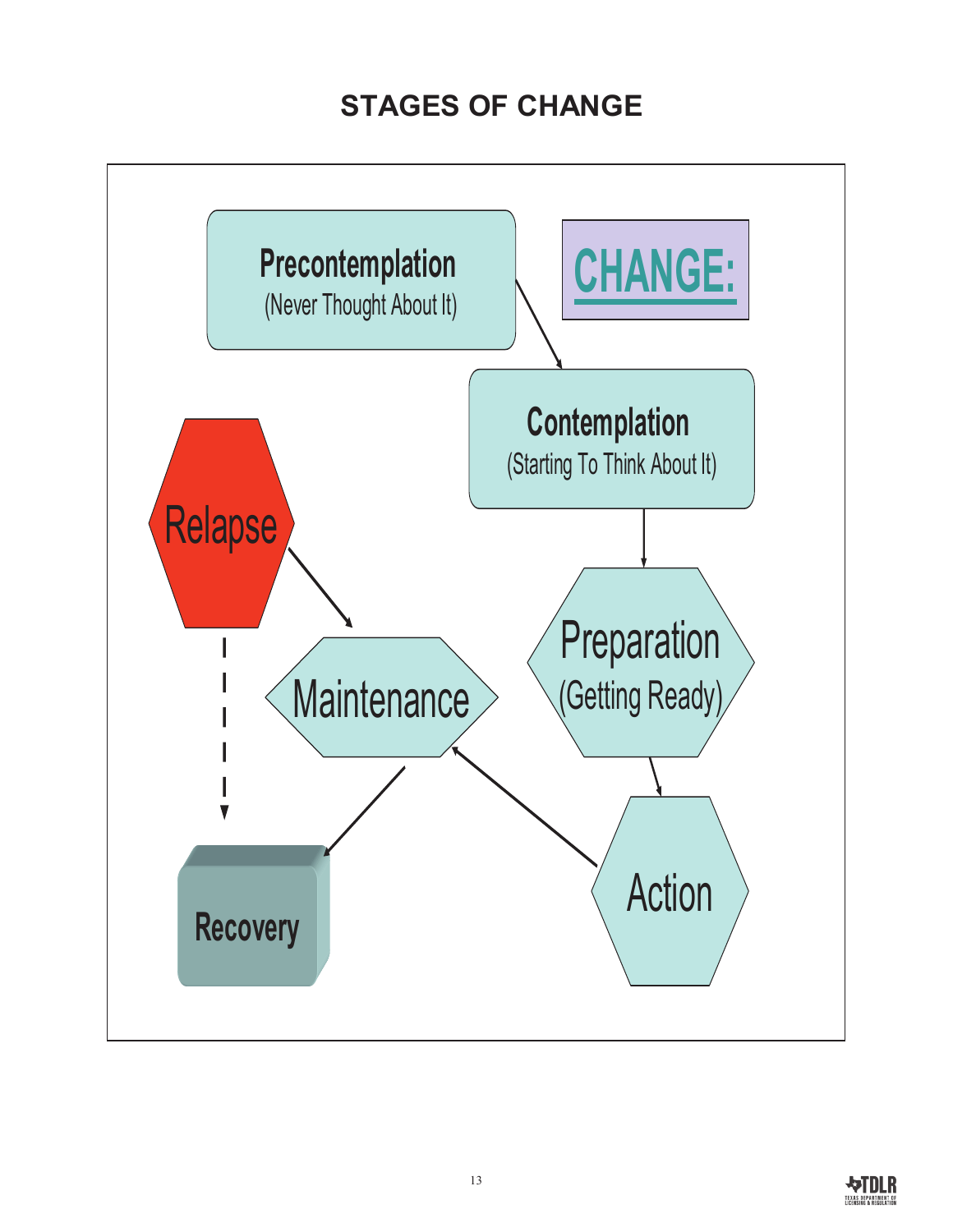#### **HOMEWORK ASSIGNMENT Try Something Different!**

<span id="page-13-0"></span>During this class we will be focusing on the process of change. Sometimes change can be difficult. Sometimes it may be easy or perhaps it might be fun. Even small changes can be a challenge. To get an idea of the experience of change, please try the following experiment before the next class.

Try to do something differently than the way you usually do it before the next class session. We will discuss our experiment with change at the beginning of the next class. Take a simple, everyday behavior and simply try to do it in a different way. For example, if you always put your shoes on right shoe first and left shoe second, try reversing the process until the next day. Try putting on your left shoe first, right shoe second. Try putting your make-up on differently, or buttoning your shirt from the top down instead of bottom button up, or however you usually do it. Or if you always take the same route to work, try taking a different route. Choose any simple task you perform on a regular basis and just try doing it differently. We will discuss this at the next class.

Here are some questions to help you reflect on this experiment.

How did it feel to do something familiar in a different way?

Was it fun? Was it uncomfortable?

Did you feel silly?

Was it hard to do? Was it easy?

Did you forget and do it the old way even though you wanted to try a new way?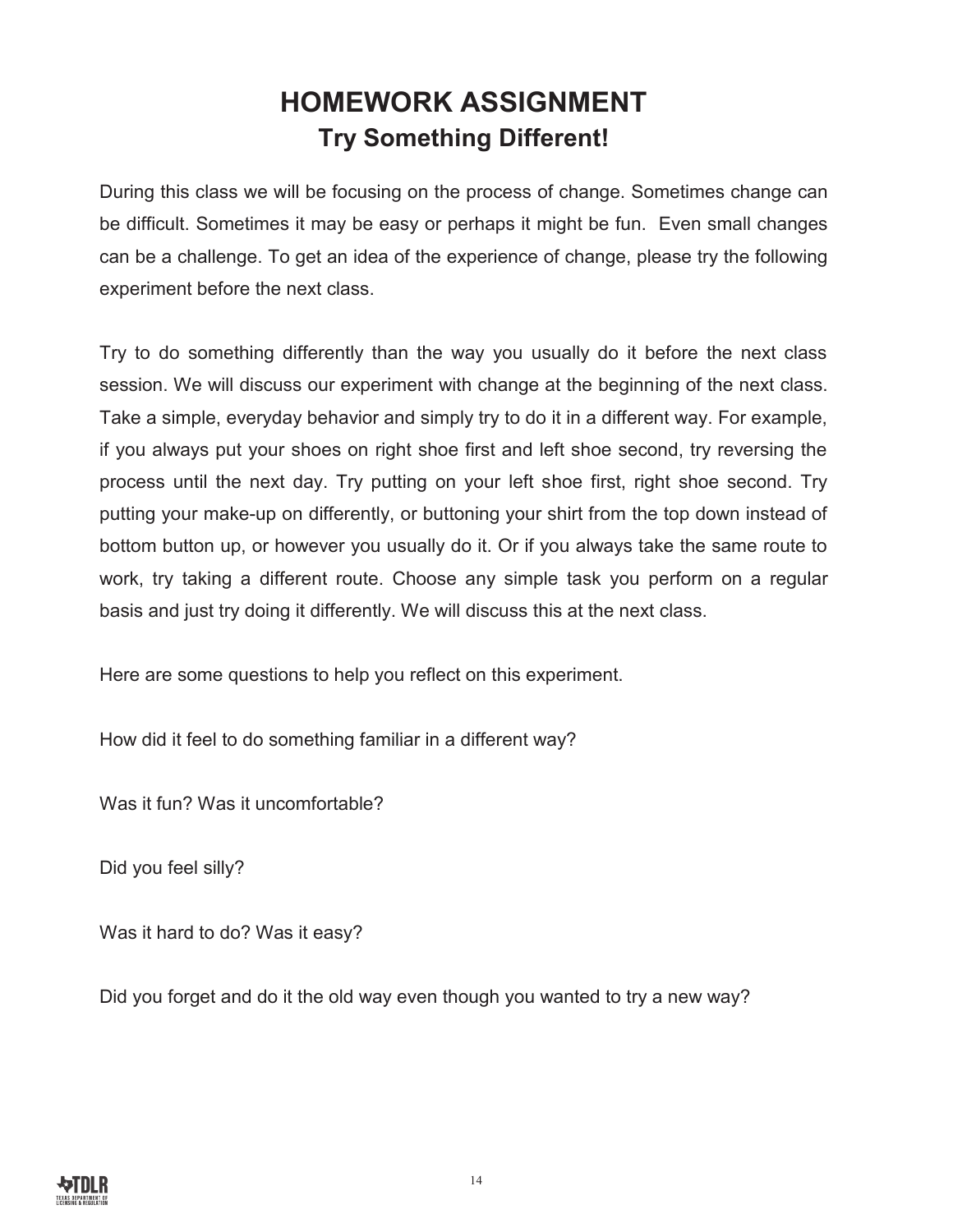## **THE CHANGE RULER**

<span id="page-14-0"></span>

#### **CONFIDENCE RULER**



 **Confident** 

**Not at all South Confident Confident Confident Extremely Confident** 





**Not at all example 1 Ready** Planning Thave made the Ready and making a commitment Theorem and I'm **Ready and making a commitment** 

**working hard to maintain it.**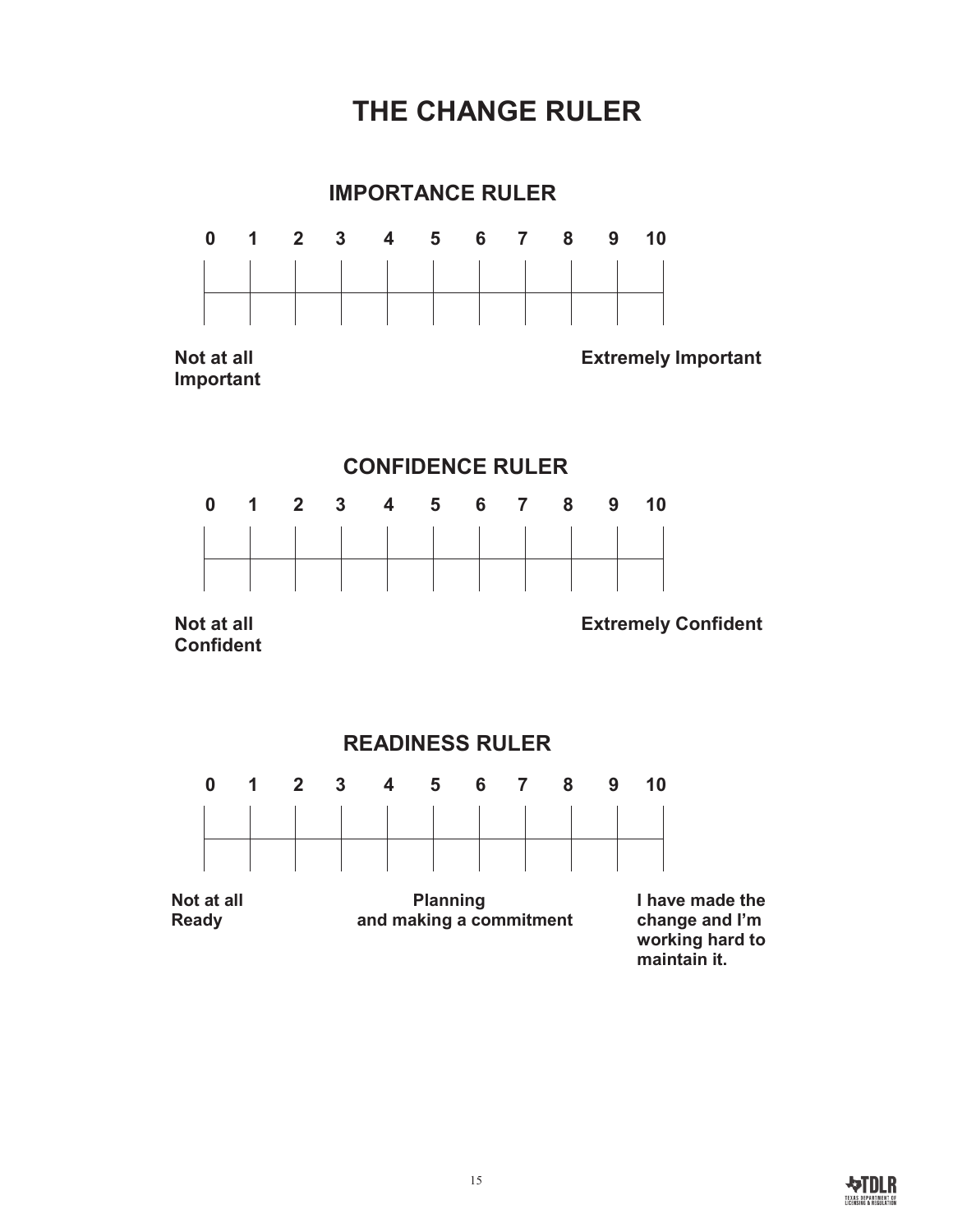## **WHAT IS YOUR RISK?**

<span id="page-15-0"></span>Read the following questions. Please answer each question silently in your mind with either *yes* or *no.* If you are not sure, answer *yes.*

- 1. Have you had oral, vaginal, or anal sex with anyone without using a condom?
- 2. Have you had more than one sexual partner?
- 3. Have you had or have a sexually transmitted disease, tuberculosis, or hepatitis?
- 4. Have you ever shared needles for tattoos, ear piercing or to inject steroids or illicit drugs?
- 5. Have you had sex with a male or female prostitute?
- 6. Have you shared needles for injecting drugs, or had sex with someone who does?
- 7. Have you ever had sex with a man who has had sex with other men?
- 8. Have you ever had sex with someone who injects illicit drugs?
- 9. Have you exchanged sex for money or drugs?
- 10. Have you ever had sex with someone who is infected with HIV or has been diagnosed with AIDS?
- 11. Have you ever had sex with someone who could answer *YES* to any of the above questions?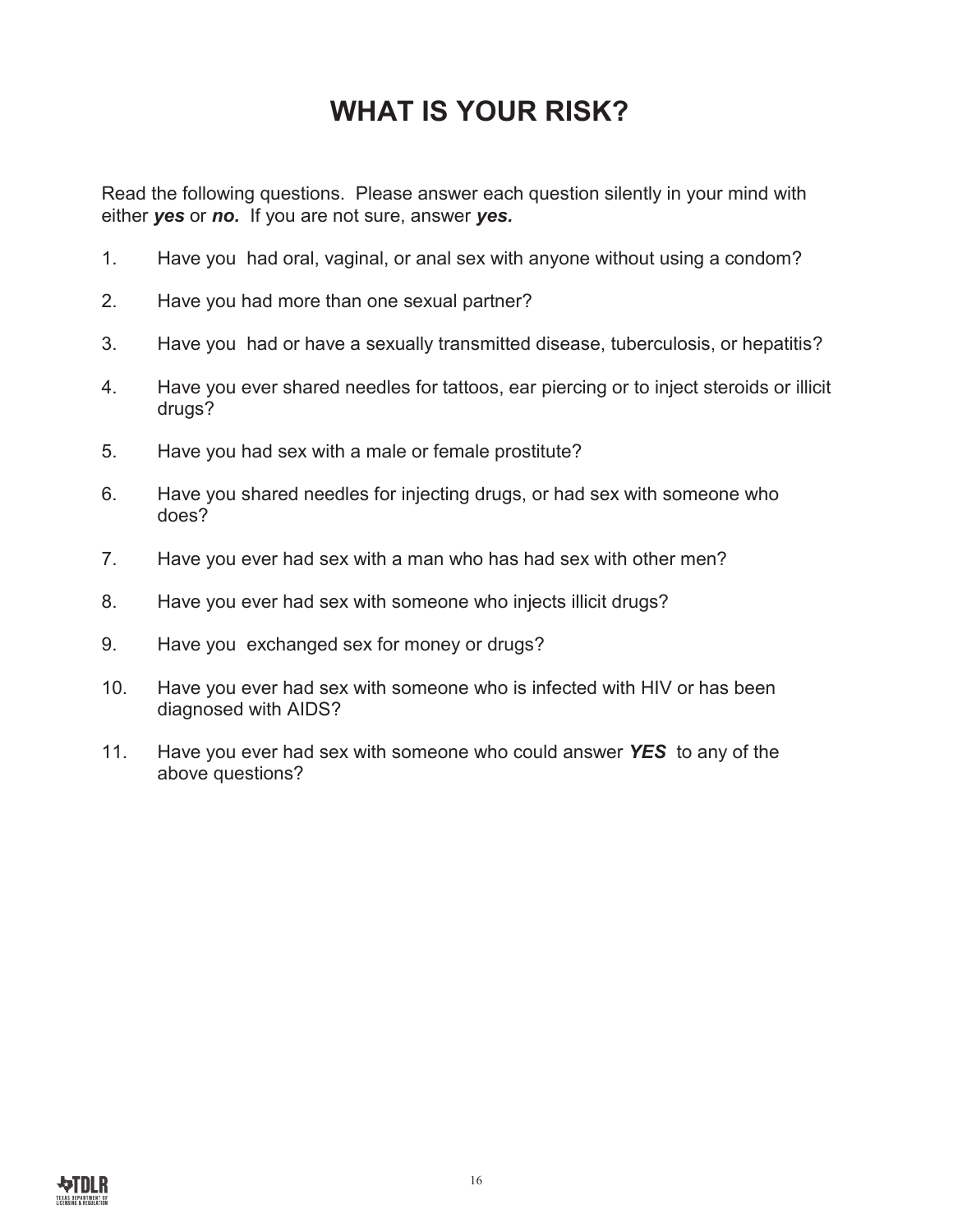# <span id="page-16-0"></span>**PRE-CONTEMPLATION/CONTEMPLATION PREPARATION FOR PLAN**

- 1. Identify a behavioral change you would like to make.
- 2. Have you thought about this change before? How many times or how often?
- 3. What is prompting you to make this change?
- 4. How many times have you thought about the change in the last six months?
- 5. Have you ever tried to make this change before? If so, what happened?
- 6. Have you made changes in this area already? If so, when?
- 7. What changes have you made? Are you comfortable with this change or are you still going back and forth in your mind?
- 8. How often in the past six months has the problem behavior occurred? How many times in the past month? In the past week?
- 9. What stage do you think you are at? Why?

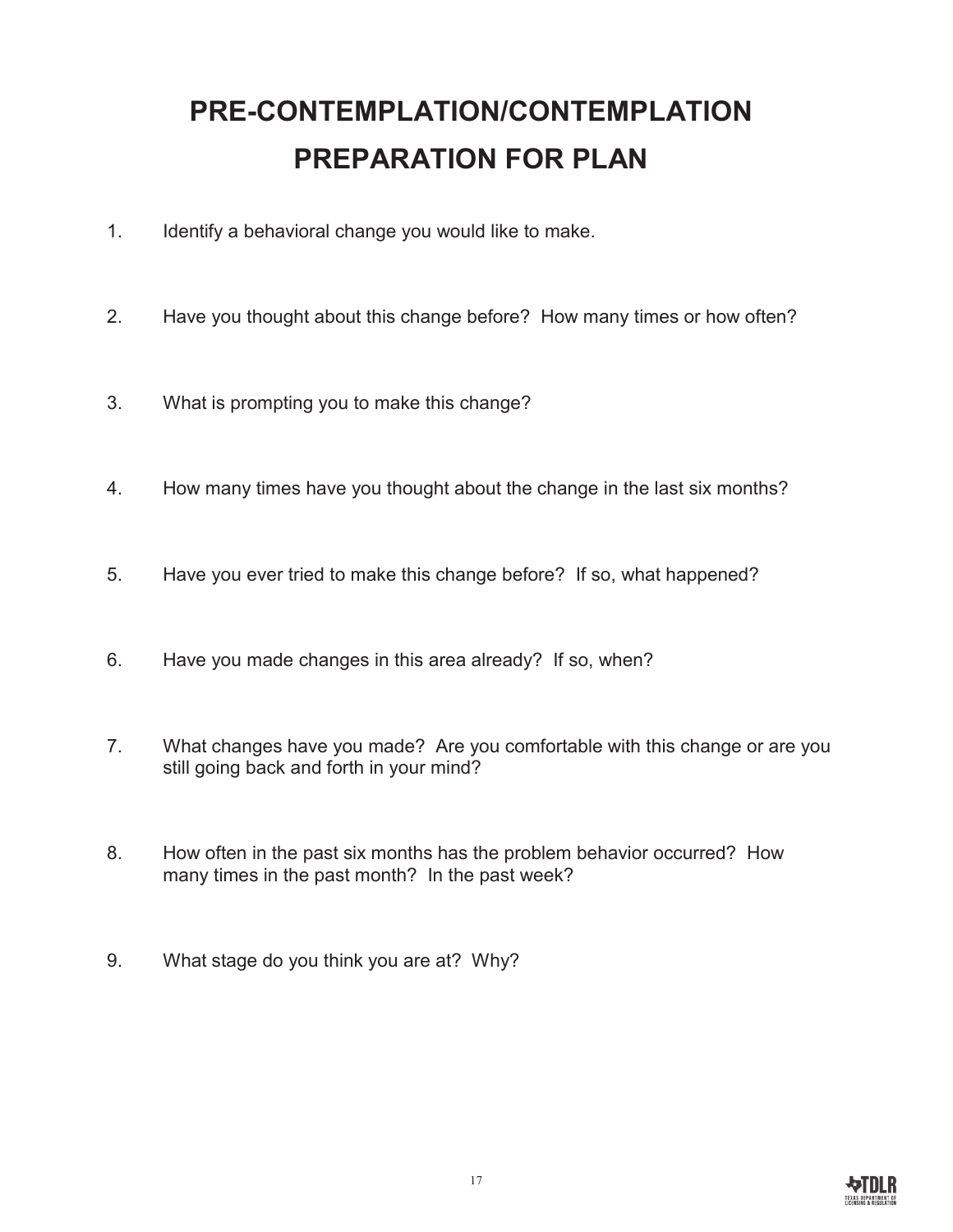#### **ACTION ASSIGNMENT**

# <span id="page-17-0"></span>**What type of action(s) will you need to achieve your goals?**

1. What are some specific action steps a person who is trying to get in a better physical condition could take?

2. What are some specific action steps a person who is trying to stop drinking or using drugs might take?

3. What are some specific actions you might take regarding your action plan for this course?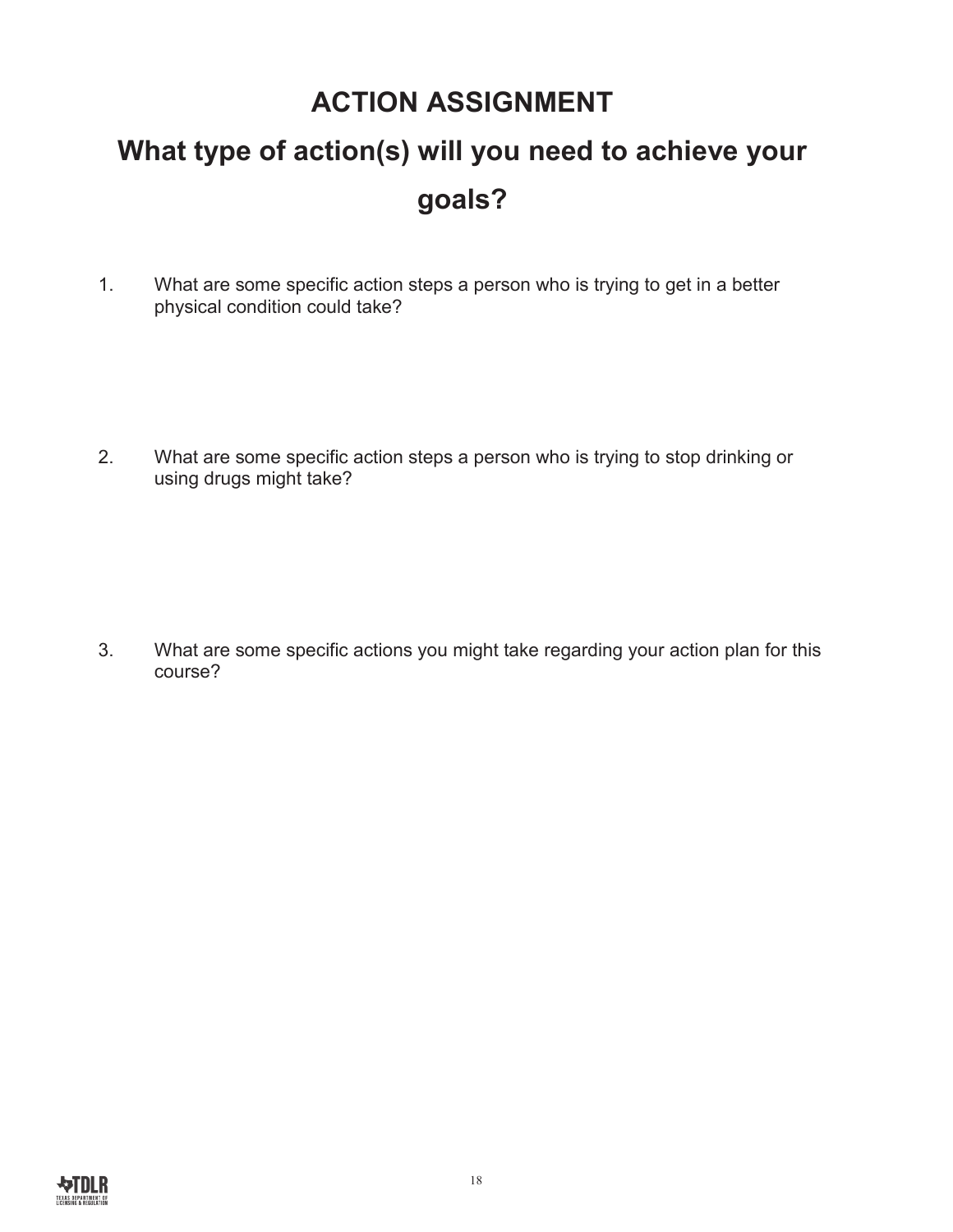#### **DRUG REPLACEMENTS**

<span id="page-18-0"></span>The purpose of this exercise is to identify what needs are met through drug use, what might provide some of the same benefits as drugs and yet be healthy and productive, and the skills, abilities, and resources to get those benefits. Take 15 minutes to fill out the worksheet.

I. What needs are met through drug use?

II. What might give people some of the same benefits as drugs and yet be healthy and productive?

III. What skills, abilities, resources might people need to develop to get those benefits?

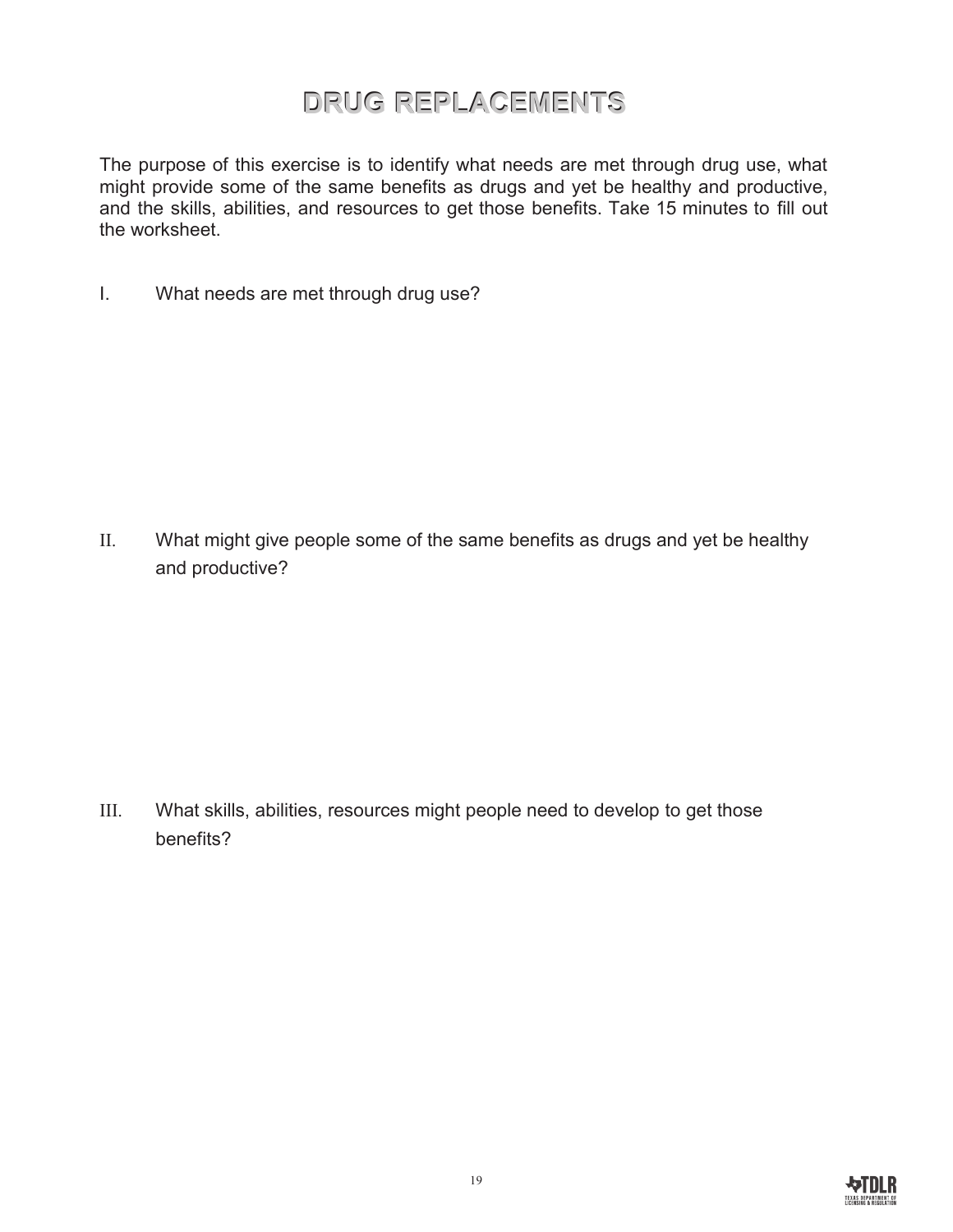### **BEHAVIOR INVENTORY**

<span id="page-19-0"></span>**Place a check in the space by behaviors that you have done in the past:** 

#### **MY BEHAVIORS**

Losing drugs

\_\_\_\_\_\_ Selling drugs

- **LETTE** Being arrested
- **Being verbally abusive**

**Being physically abusive** 

**Not looking for a job** 

- Losing a job
- Not spending time with family

*list any others:* 

**Place a check in the space by the names of persons who may have been affected due to your past drug-related behaviors:** 

#### **PEOPLE AFFECTED**

Land Self

**Parent(s)** 

**Lasser** Friends

- **Example 3** Brother(s)/Sister(s)
- **Spouse/Significant Other**

Child/Children

**Employer(s)** 

Co-worker(s)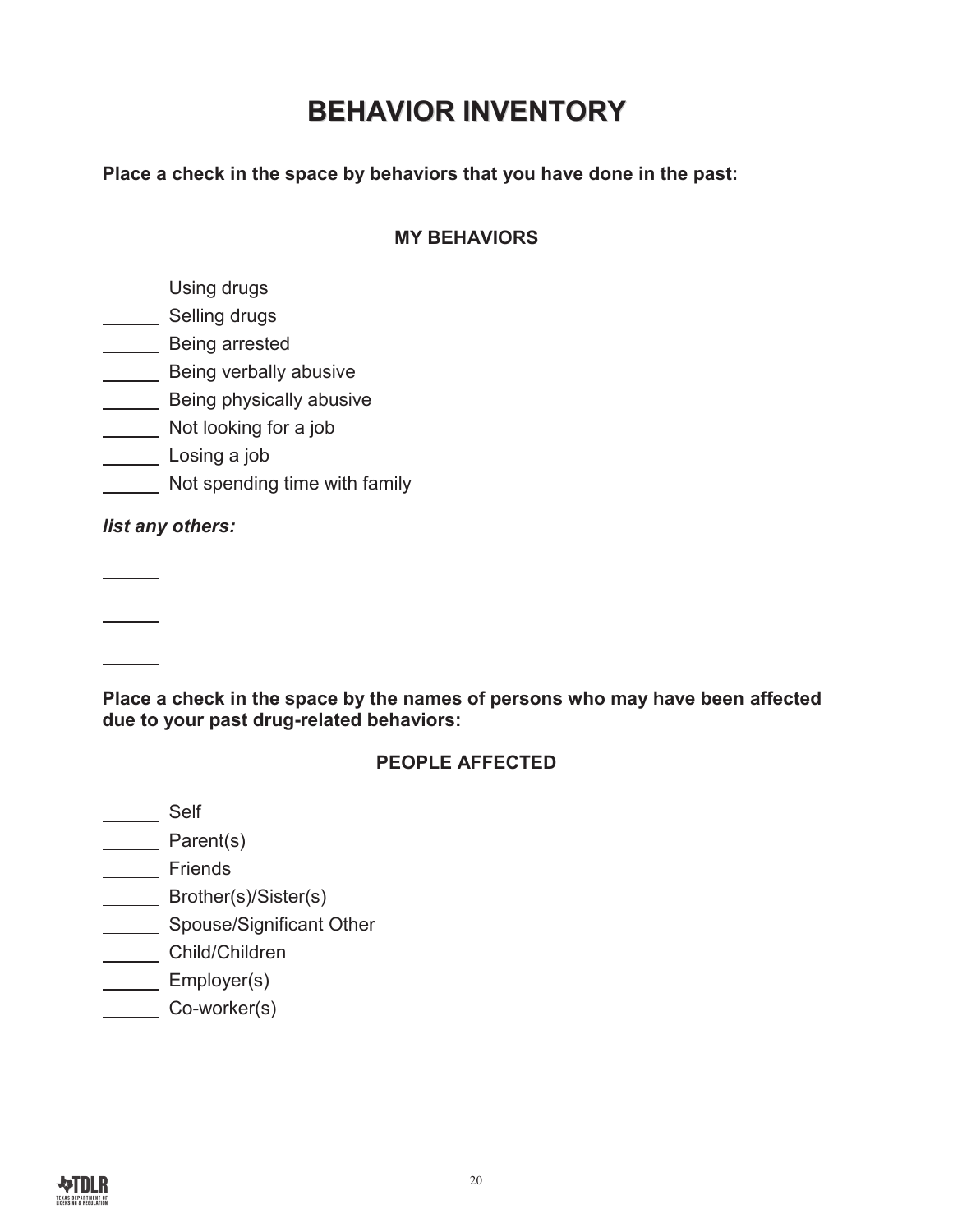## **FIVE IMPORTANT VALUES EXERCISE**

<span id="page-20-0"></span>List 5 values that you choose today to direct your life.

1. 2. 3. 4. 5.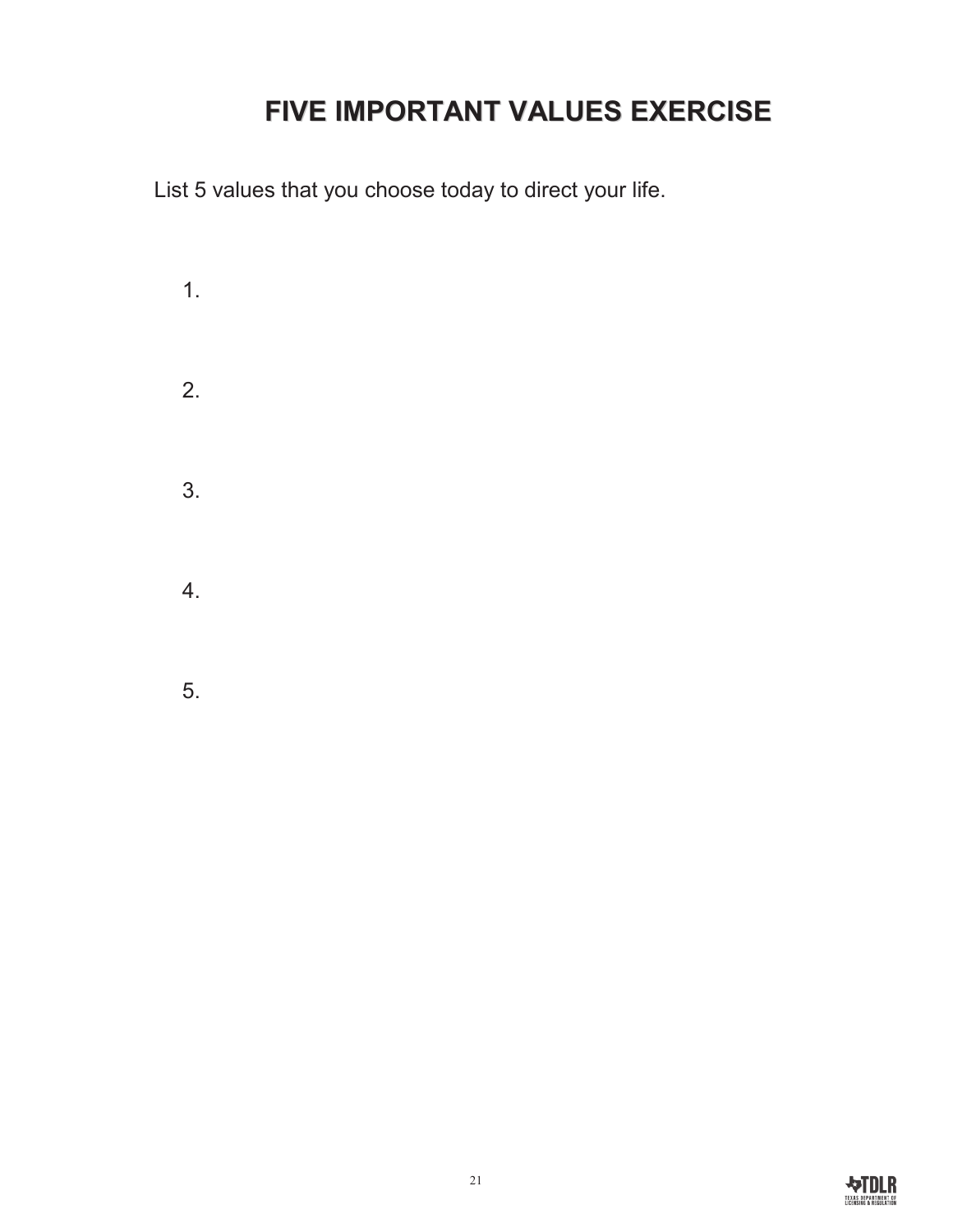#### **WARNING SIGNS OF RELAPSE**

- <span id="page-21-0"></span>• **EXHAUSTION**: Allowing ourselves to become overly tired or in poor health.
- **DISHONESTY**: This usually begins with little lies with fellow workers, friends, and family. Then come important lies to ourselves. We may begin making up excuses for missing meetings or counseling sessions, or for going into situations which threaten our sobriety. This is called rationalizing.
- **IMPATIENCE**: Things are not happening fast enough for us.
- **MORE FREQUENT NEGATIVE MOODS AND EMOTIONAL OVERREACTIONS**: Feeling overwhelmed by anger, depression, frustration, guilt, loneliness or boredom.
- **SELF PITY**: Asking ourselves, "Why do these things always happen to me?" "Why do I have to have the alcohol/drug problem?" or "No one appreciates me."
- **COMPLACENCY:** Letting up on routines of sobriety because everything is going well. More relapses occur when things are going well than otherwise.
- **ISOLATION**: We begin to isolate ourselves rather than deal with the challenges of being with others. This may come when we are doing well ("I don't need anybody now.") or when we are doing poorly ("If they only knew!"). The result is loneliness, which makes us ripe for relapse.
- **AVOIDING PROBLEMS**: Problems seem to get worse because we are avoiding them.
- **HOPELESSNESS**: We begin to feel incapable of changing our lives. We think about the "good old times" when alcohol and drugs provided quick relief from our problems.
- **OMNIPOTENCE**: (UNLIMITED AUTHORITY OR POWER): A feeling that we have all the answers. No one can tell us anything. We refuse to listen to other people, or we ignore their suggestions and advice.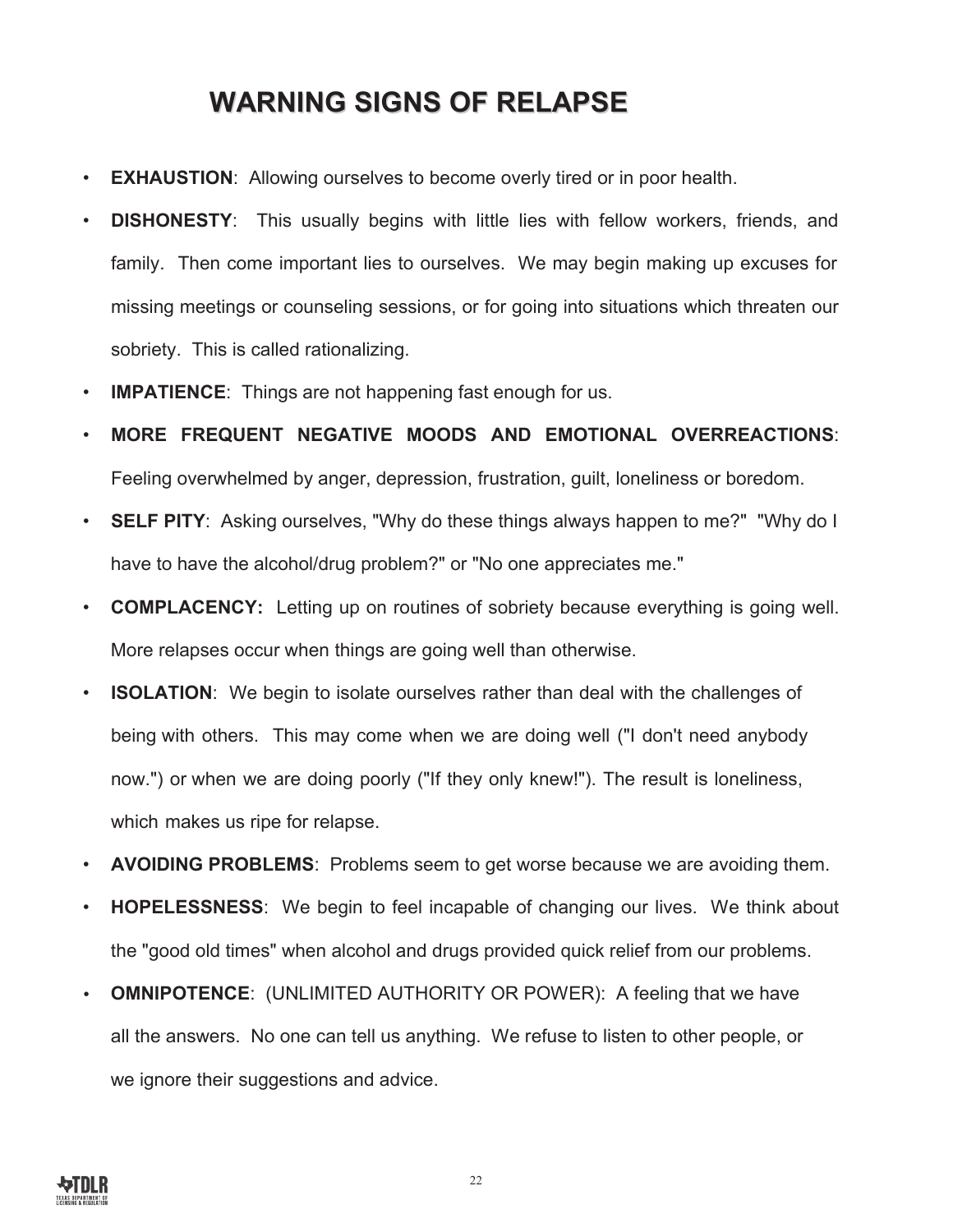## **THE EIGHT STEPS OF ACTION PLANNING**

<span id="page-22-0"></span>*STEP #1:* **Identify the change –** This step involves deciding exactly what the problem is. The problem should be written in brief, yet specific, terms. The problem should be your own, not someone else's.

*STEP #2:* **Long-range goal –** This is just the reverse of the problem. It is a statement of how you would like things to be. It is always stated as a positive.

*STEP #3:* **Describe forces for and against reaching the goal –** In simple terms, this is a list of those things which will help you reach the goal and of those which will stand in the way.

*STEP #4:* **Identifying the first short-range goal –** (First Success) Short-range goals are the stepping stones towards the larger one written at Step #1. A useful question is to ask yourself, "What will I have to achieve by one month (any specified time frame will do) in order to meet my long-range goal?" The short-range goal needs to be specific, related to the long-range goal, and you must be able to see the results once it is achieved.

**STEP #5: Taking action –** This involves listing the activities and/or actions that you will take to reach the short-range goal.

*STEP #6:* **Getting help –** In this step you will describe who will help and how. Also, list any persons with whom you will share the plan.

*STEP #7:* **Back-up plan –** This is a plan which you can turn to if the first one fails. By having a back-up plan available, you will have fewer setbacks.

*STEP #8:* **The next step –** In this step you write the next short-range goal and list the actions that will be required to reach it.

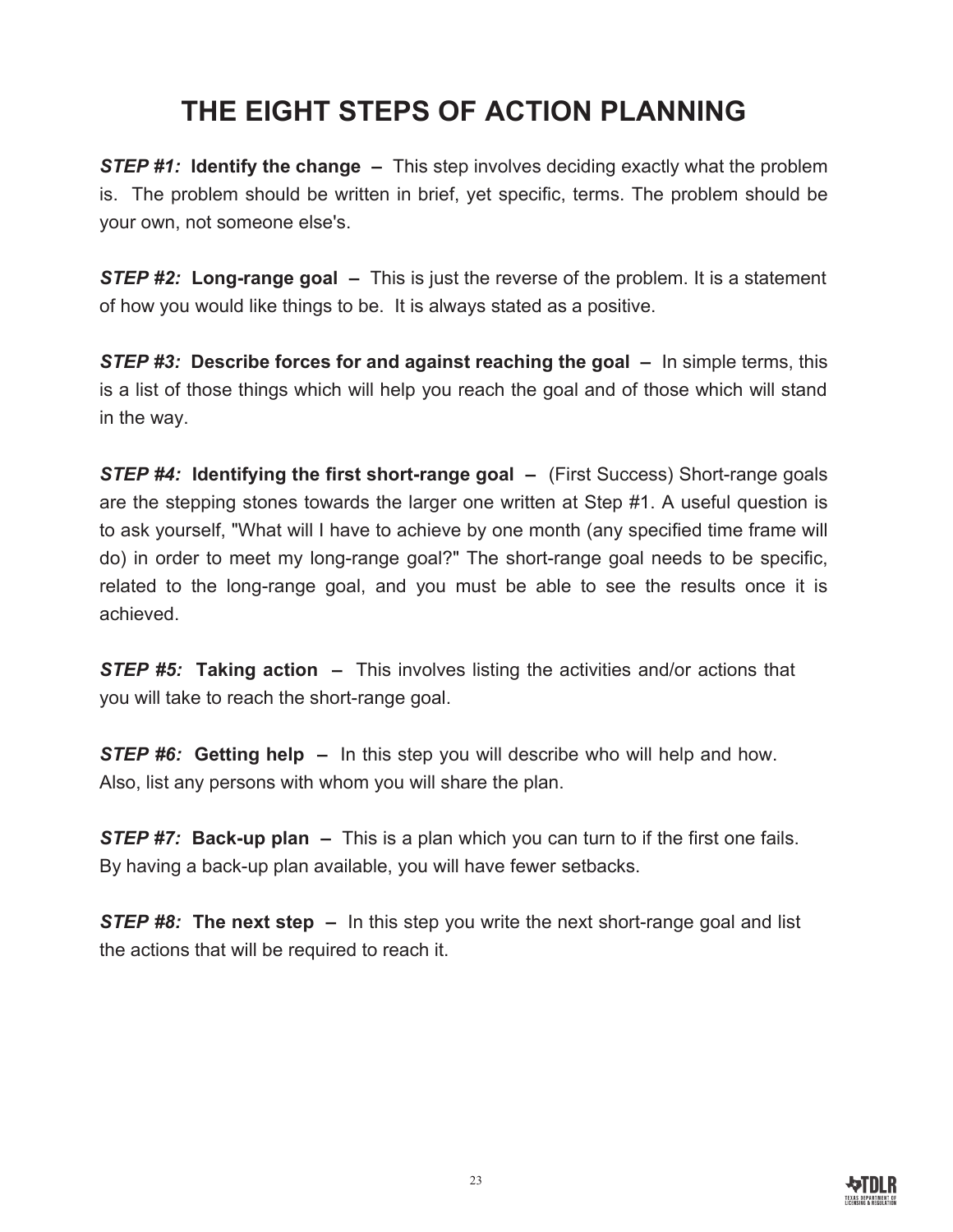## **SALLY ROGERS**

<span id="page-23-0"></span>Sally Rogers is thirty years old. She has been using drugs for fourteen years, using crack cocaine for six years, and using heavily for five years. Recently, Sally began attending NA in an effort to stop using drugs.

Sally is a single mother of two boys, age 8 and 10.

Sally has tried to quit using cocaine before on four occasions. Each time she returned to use after a short time.

Sally feels that she must do something different this time. She is afraid that if she does not get clean, she may lose her children, or end up in jail.

With the help of the instructor and other class members complete an Action Plan for Sally.

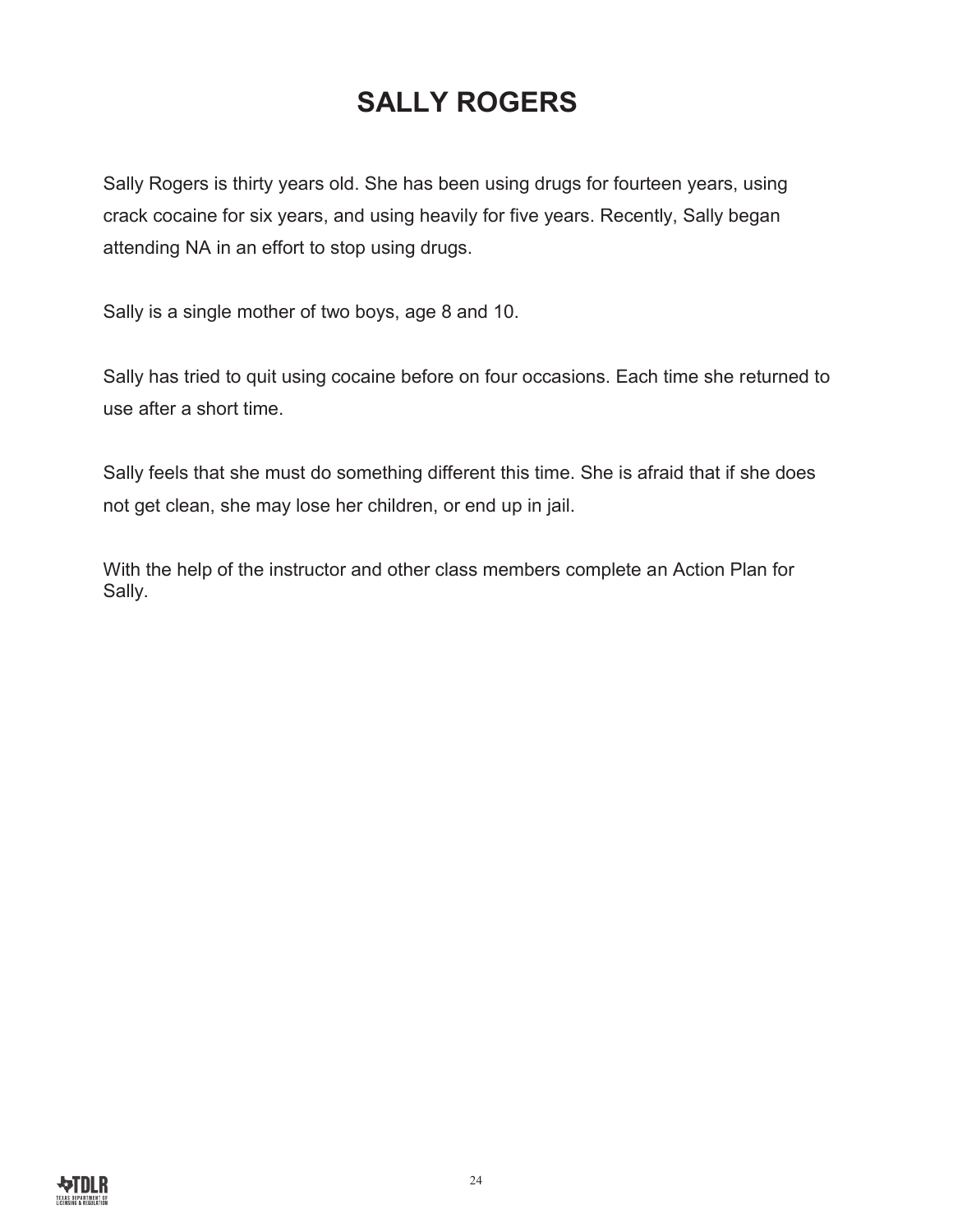### <span id="page-24-0"></span>**SAMPLE ACTION PLAN – SALLY ROGERS**

- **1. Describe change in one or two sentences:**
- **2. Set a long-range goal:**
- **3. a. Forces pushing towards the goal:**
	- **b. Forces which may stand in the way:**
- **4. Short-range goal.**
- **5. Action Steps:**
- **6. Getting help:**
- **7. Back-Up Plan:**
- **8. Next Step:**

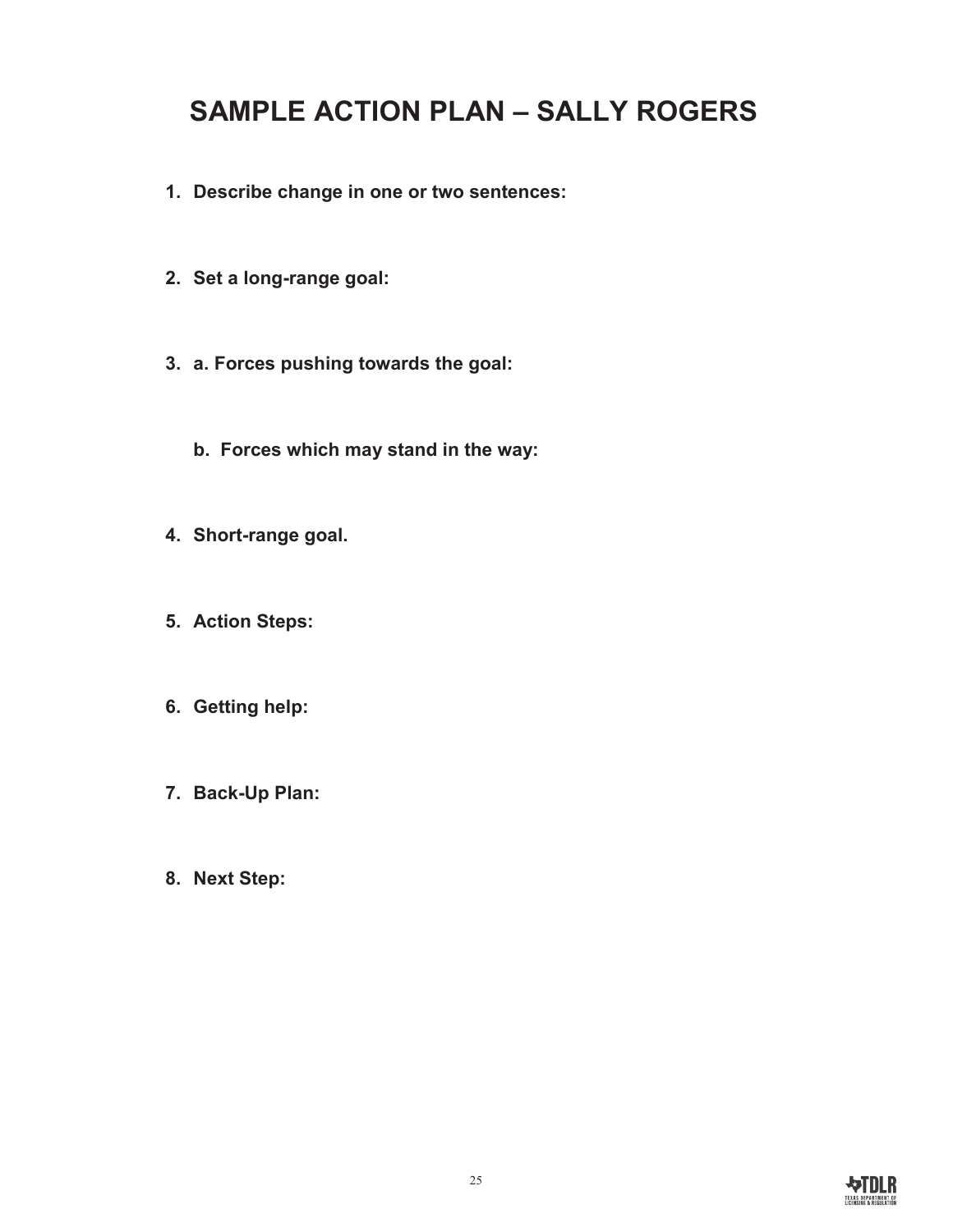#### **MY PERSONAL ACTION PLAN**

<span id="page-25-0"></span>DIRECTIONS: Fill out this personal action plan following the instructions given in class. If you need help, raise your hand, and the instructor will help you.

- 1) Describe the change you want to make.
- 2) Set a long-range goal. How would you like it to be in six months? (Be sure to be as positive and be as specific as you can.)
- 3) a) What will push you towards making the changes needed to meet this goal?
	- b) What will stand in your way?
- 4) What is the first step towards meeting this goal? (What would it have to be like in one month in order for you to meet your six-months goal?)
- 5) What will you do in the next month in order to achieve this first step? (This should include specific steps related to achieving your goal.)